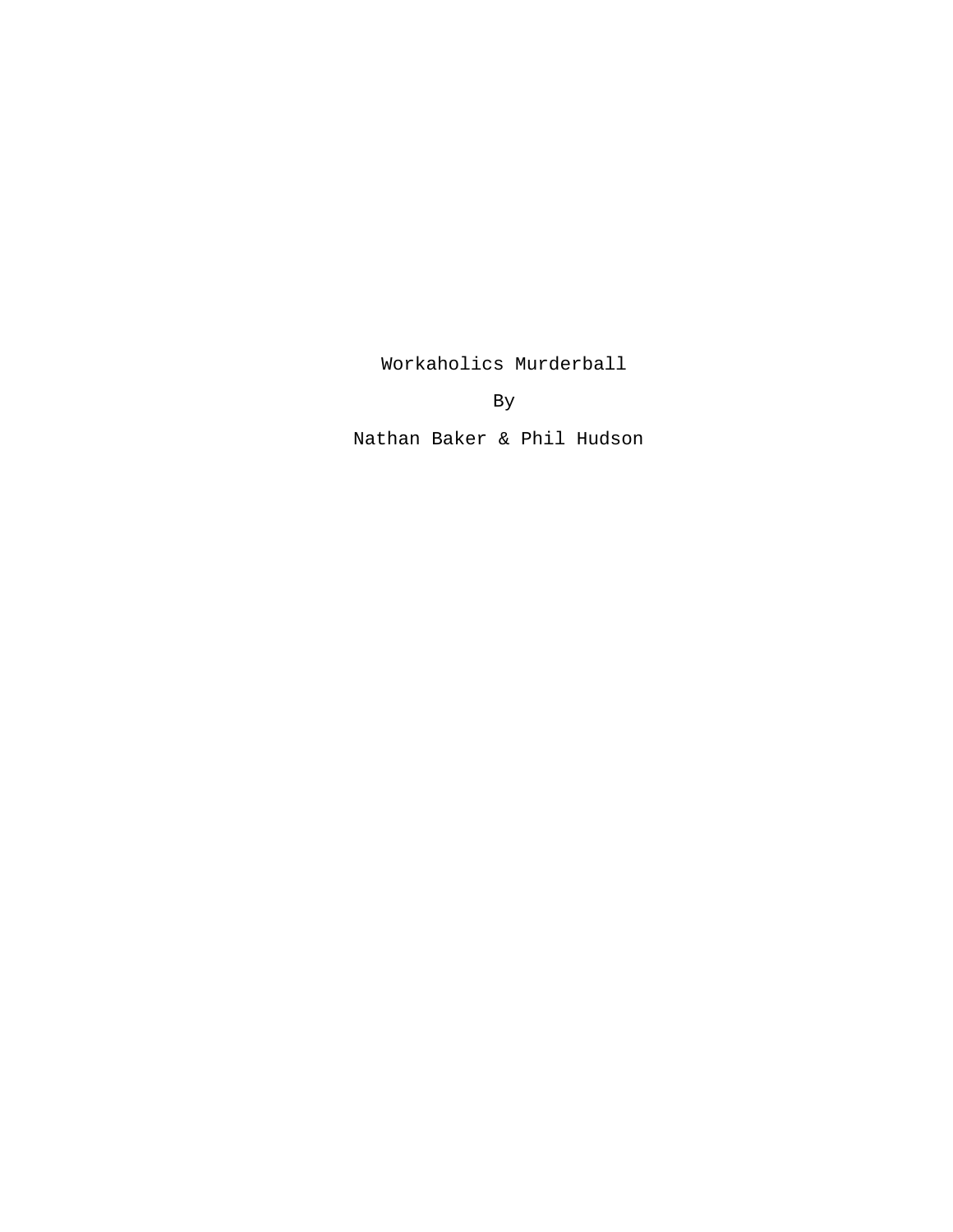### COLD OPEN

INT. GUY'S HOUSE - LIVING ROOM - NIGHT

We open on ADAM chugging a stein full of beer while unbuttoning his pants with his other hand. BLAKE and DERS, accompanied by a BLONDE and a BRUNETTE, cheer him on.

Each of them has a stein of beer full to the brim. A stack of pogs and slammers scatter the table top. They are in the middle of a crazy game of beer pog.

> ALL (chanting) Pogs! Pogs! Pogs! Pogs!

Adam wiggles out of his pants, they drop to the floor as he finishes his beer revealing his tighty-whities. He flexes.

> ADAM Guys, beer pog is easy.

DERS You are losing pal.

BLAKE Guys, how about we call it quits on the antidote & poison re-drink rule. We have been playing for half an hour and Adam is the only one who has had a turn.

ADAM I feel great. By the way, Adam has to go pottie.

Adam crosses his arms in classic DeMamp style and exits.

BLAKE (to the girls) How are you so good at pogs?

DERS (to the blonde) Never mind that honey, how sweet is your Vespa? That jacket was tight.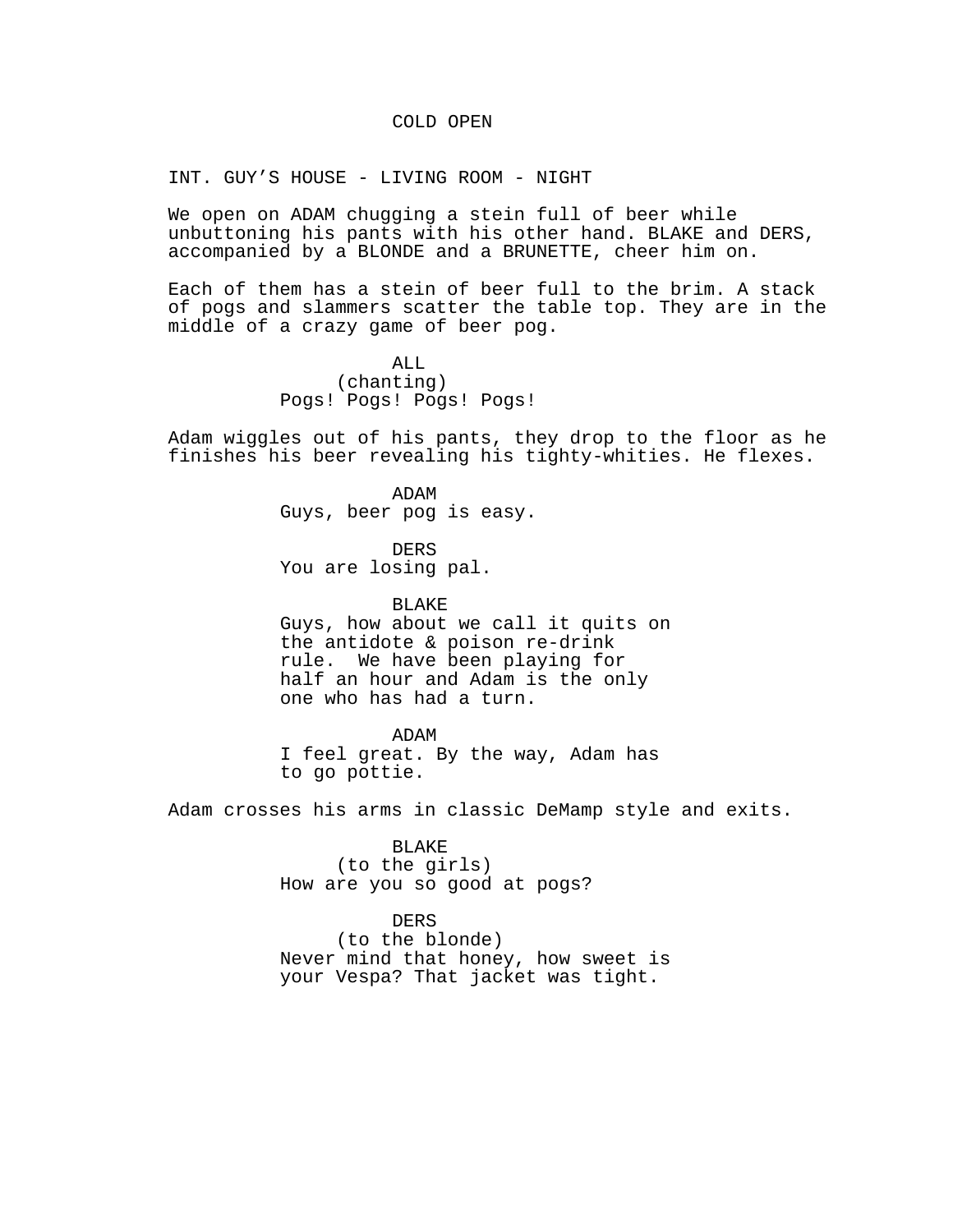Adam stumbles down the hall, knocking over a chair where he spots a leather jacket and pink motorcycle helmet.

ADAM

Nice!

INT. GUY'S HOUSE - BATHROOM - NIGHT

Adam stands defiantly before the bathroom mirror wearing the jacket and helmet, face shield pointing up. He flips the visor down, and then back up.

> ADAM (to himself) Master Chief, reporting for duty.

Adam flips the visor down quickly and flexes.

Adam looks down, a bulge has appeared in his underwear. He looks back up at his reflection excitedly.

INT. GUY'S HOUSE - LIVING ROOM - NIGHT

The girls are cheering as Ders finishes his beer, shirtless. Blake puffs away on his blunt obviously bothered.

> BLAKE It just doesn't make any sense. How are you this good?

A PRIMAL SCREAM erupts from the bathroom. They all look up as Adam comes running around the corner toward them. Adam charges forward, TRIPS over the chair he knocked over, SAILS through the air, and SLAMS head first into the front door.

> ALL (together) Woah!

Adam grabs his neck wincing. He groans in pain.

END COLD OPEN

ACT ONE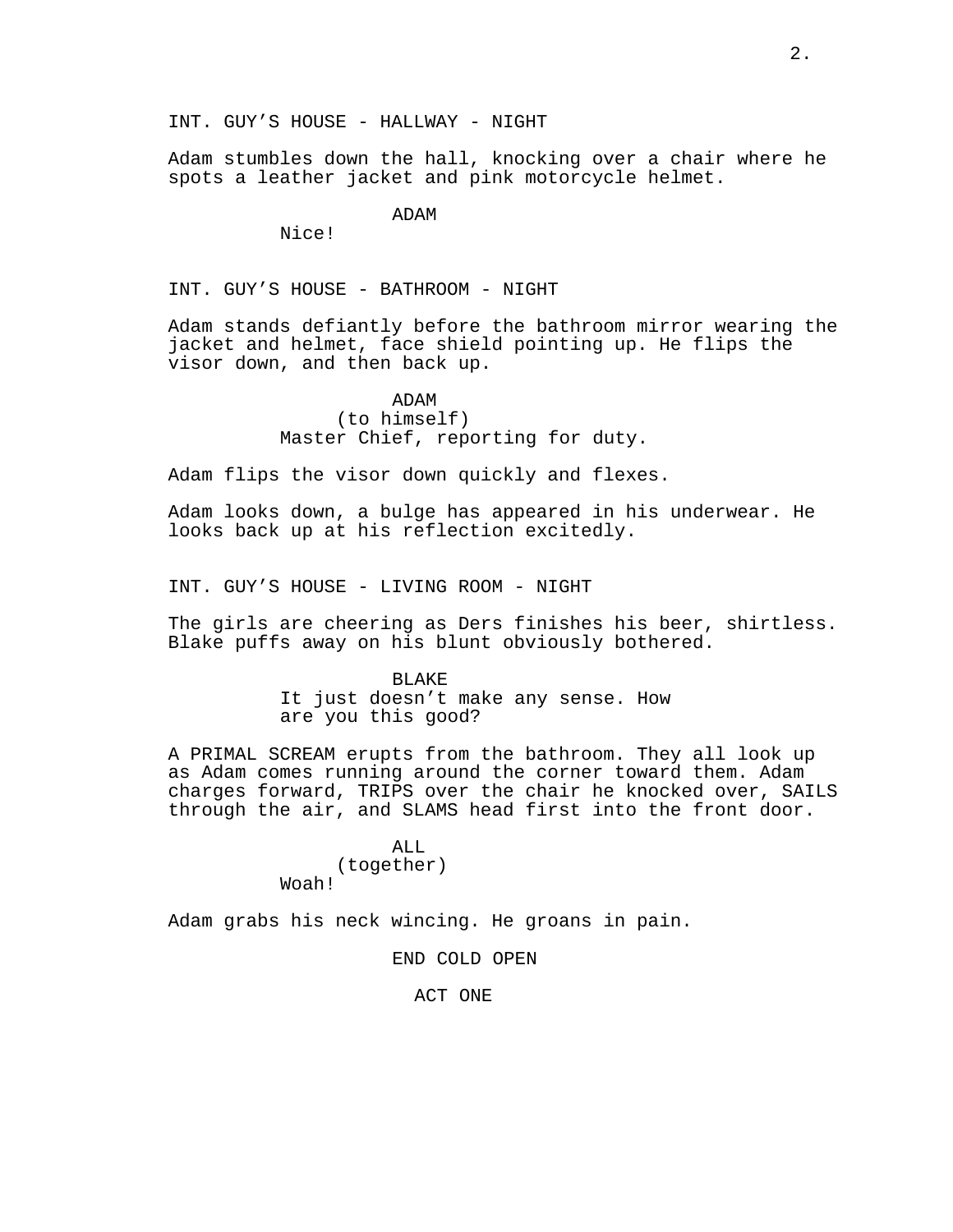Adam sits on a hospital bed wearing a neck brace. Blake, dressed as a doctor, listens to Adam's heart beat with a stethoscope. Ders sits calmly in a chair reading Cosmo.

> ADAM What a crazy night, am I right?

> > DERS

Yeah, if you consider blowing my chance to bone that hottie with the naughty body last night a crazy night, then yeah; It was a crazy night.

ADAM

Yeah right Ders, like you could have gotten one of those chicks. Don't worry, I'll put in a good word with my girlfriend for you.

Ders sits up straight, puts down his magazine and stares incredulously at Adam.

> DERS Your what? Girlfriend? Lets be real here Adam, that girl thinks you are a royal idiot.

ADAM Oh yeah? Well why was she all over me last night touching me and stuff?

DERS Because she is a nurse and you had basically killed yourself in our kitchen, am I right Blake?

Adam grabs the stethoscope and shoves it down his pants. Blake, mortified, scrambles to pull it out of Adam's pants when in walks a DOCTOR. The Doctor looks disappointed.

> DOCTOR (to Adam and Blake) Fellas, not in here. (To Adam) Mr. DeMamp, I will choose to ignore how you got to the emergency room, and simply say you are lucky you had that helmet on.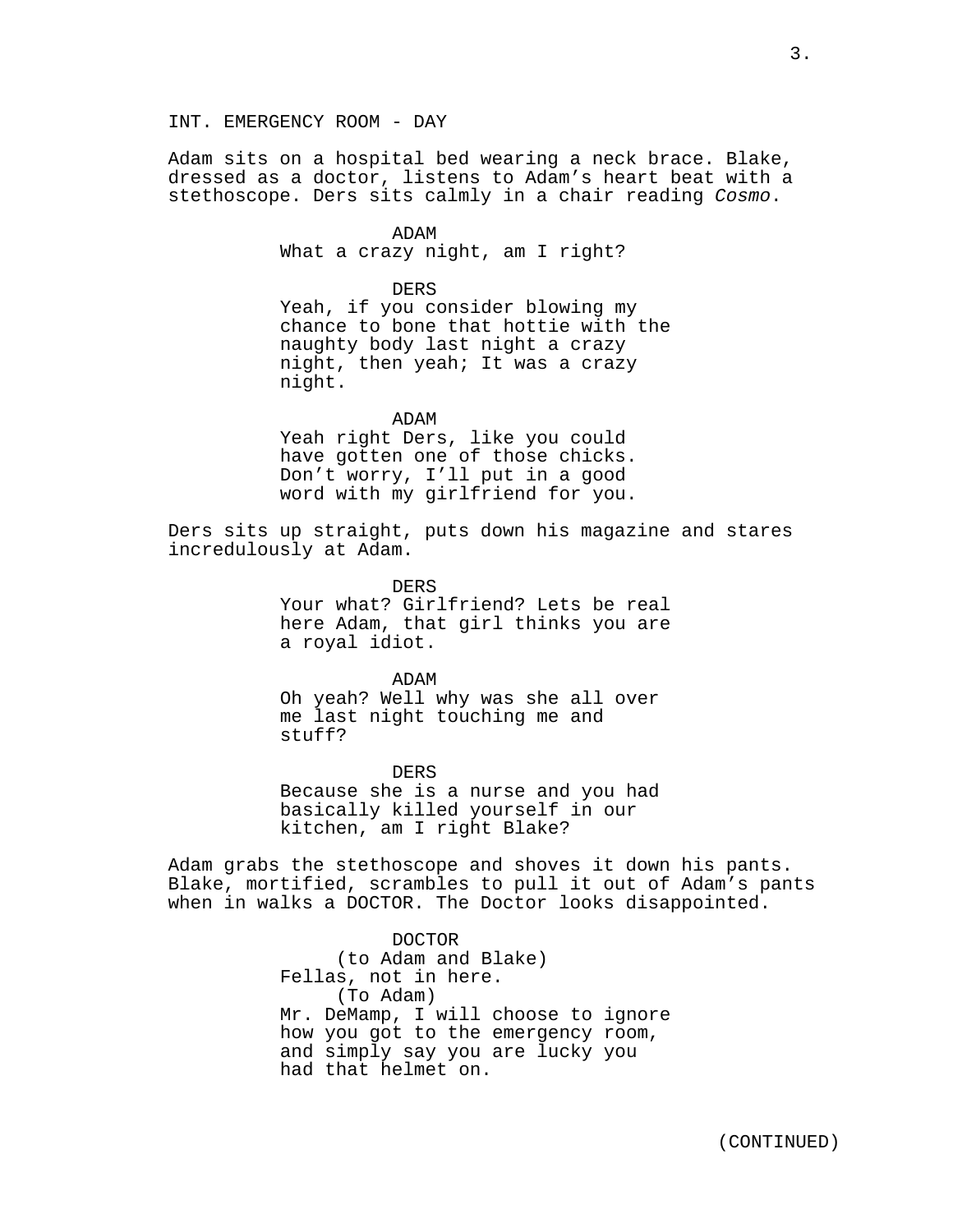ADAM Master Chief son!

The doctor stares at him - Are you serious?

# ADAM

(apologetically.) Sorry your honor.

### DOCTOR

As I was saying, you have a contusion on your neck, which will hurt for quite some time. Avoid any strenuous activities, no weight lifting...

Adam REACTS approvingly.

DOCTOR (CONT'D) Avoid sexual situations for the next week, hetero... or homosexual.

The guys REACT - Say what?

ADAM

Actually, doctor, while I have you here I was wondering if you could answer a question for me. You see my girlfriend is a nurse and I would really like to fug her, if you know what I mean.

The doctor rolls his eyes, drops his hands to his sides in defeat.

> ADAM (CONT'D) So, any advice on how I can, how would you say, give her an injection of penicillin... from my penis?

Ders stands in exasperation.

DERS Doctor, I'm so sorry.

The doctor seems a bit relieved.

DERS (CONT'D) She is not his girlfriend. She is totally into me. What advice you got?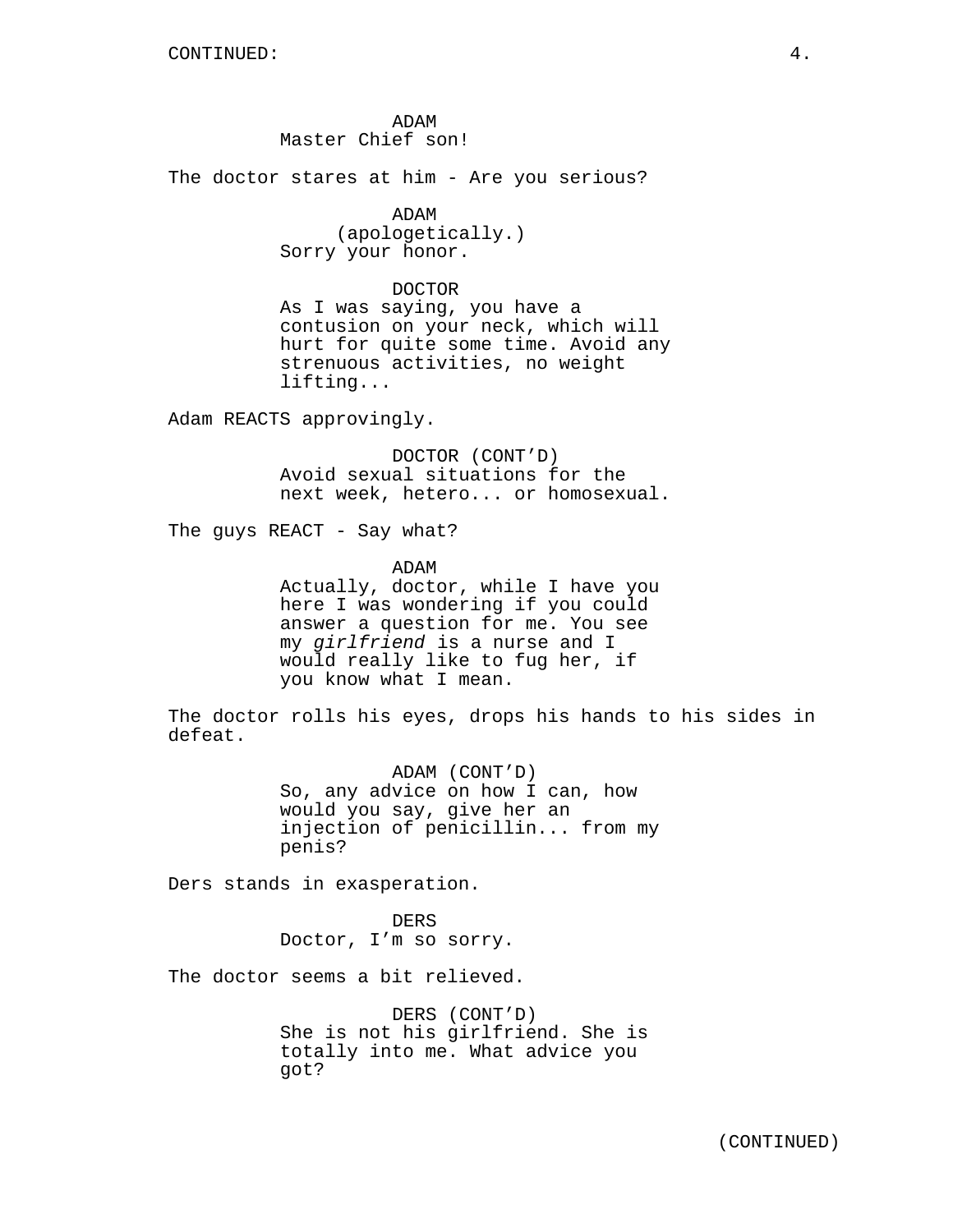DOCTOR (agitated) I am not even going to dignify that question with a response. BLAKE Whoa doc, it isn't like we are

asking you to write us a 'scrip for rufies or something. Wait, can you do that?

DOCTOR (to Blake) Take off that coat and quit touching things. (to Adam) Mr. DeMamp, I'm writing you a prescription for ibuprofen. That is all I am legally allowed to give you because of the comments your suspicious friend just made.

Adam flashes an angry glare at Blake, mimes "I will murder you."

INT. CAR - DAY

Ders is driving the 'Vo, Adam rides shotgun with his neck brace on, and Blake sits in the back pondering something intensely.

> DERS I cannot believe you think that nurse is your girlfriend. Those girls were way too classy.

BLAKE They were so good at pogs.

DERS I'll give you that buddy, they were excellent milk cap players.

Adam and Blake share a look - Are you kidding me?

ADAM Milk caps Ders? This makes so much sense now. You were always a nerd weren't you?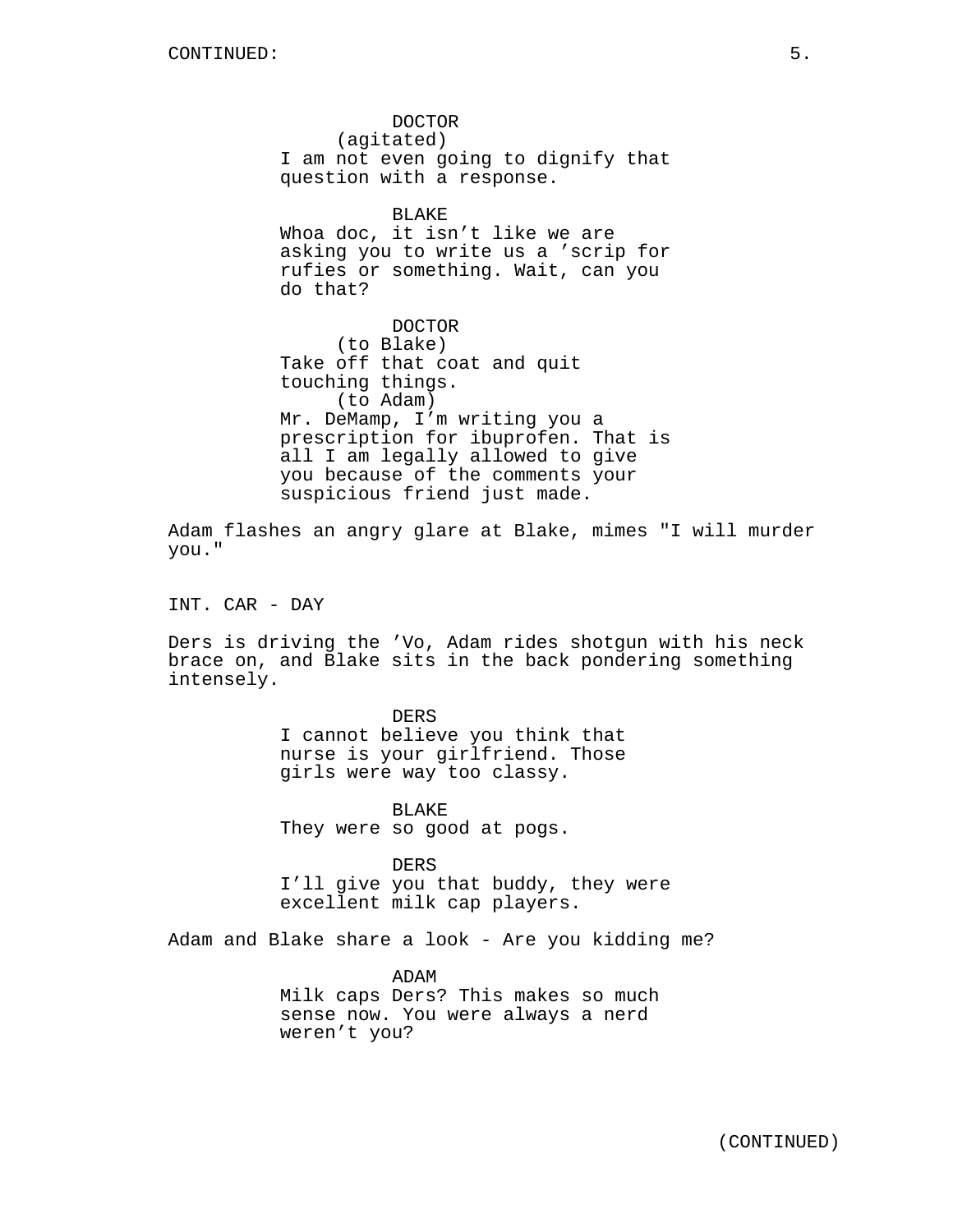## BLAKE

(unreasonably livid) They are called pogs Ders!

Blake continues to stammer over his words and erupts in an unintelligible scream of frustration.

#### DERS

What? That is what we called them at my school. Wait, why are we even talking about this?

BLAKE You were talking about the hotties and how good they are at milk ca... FUCK!

Adam restrained by his neck brace tilts his whole body to look at Blake.

# ADAM All that matters is that little dove wants me. I'm not going to lie guys, she makes me want to play gay chicken with her.

DERS

That doesn't make any sense, and you don't even know her name.

ADAM Yeah I do. Its Jaim... Jessica.

DERS

It doesn't matter, there is no way that you are going to get a dime piece like that, especially after you made an ass of yourself.

### BLAKE

I don't know Ders, the way he Supermanned his way in there like that, I bet he made Christopher Reeve proud.

# ADAM

(matter-of-factly) Blake is right, his wife probably gave him all sorts of puntang after she saw him fall off that horse.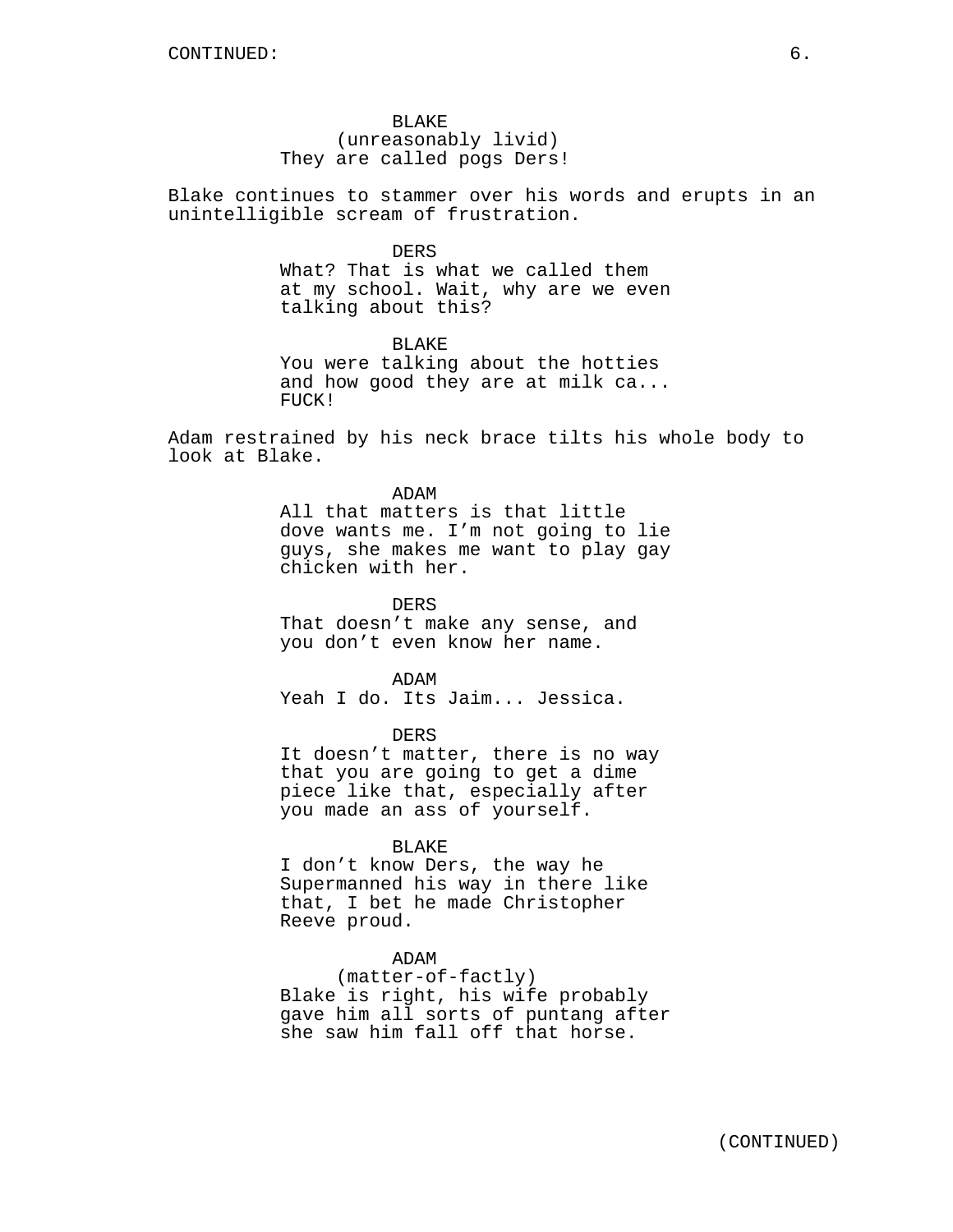DERS It is not going to happen.

ADAM Is that a bet Ders? Because it sounds to me like it is a bet, and I accept it.

BLAKE Ders, you are upsetting Adam. He needs us to take care of him. That is our duty as his friends.

ADAM Yeah, and right now I just want some jalapeno poppers, a pizza bagel and a Choco Taco. Is that too much to ask!

INT. GROCERY STORE - DAY

Adam stands in the frozen foods aisle. He looks at the Choco Tacos sitting above his head. He opens the door and reaches up to grab them, winces in pain.

As Adam grabs his neck, a STUNNING WOMAN rushes over to him. This girl is a ten out of ten and Adam immediately forgets his pain.

> STUNNING WOMAN Oh, sweetie, that looks painful, let me help.

Adam stutters for a second unable to speak as the woman, tall and gorgeous in a model-like way, reaches into the cooler to grab his novelty ice cream. As she does, her perfect rack comes face-to-face with Adam's eyeline: He smiles.

She comes back down with the box of Choco Tacos and hands them to him with a smile.

> STUNNING WOMAN There you go honey. Take care.

Adam smiles like a perv, she walks away, mesmerized by her perfect body in her tight jeans when an ELDERLY WOMAN on a Rascal cuts in front of him.

> ELDERLY WOMAN Excuse me. Could you be a dear and get me that box right there?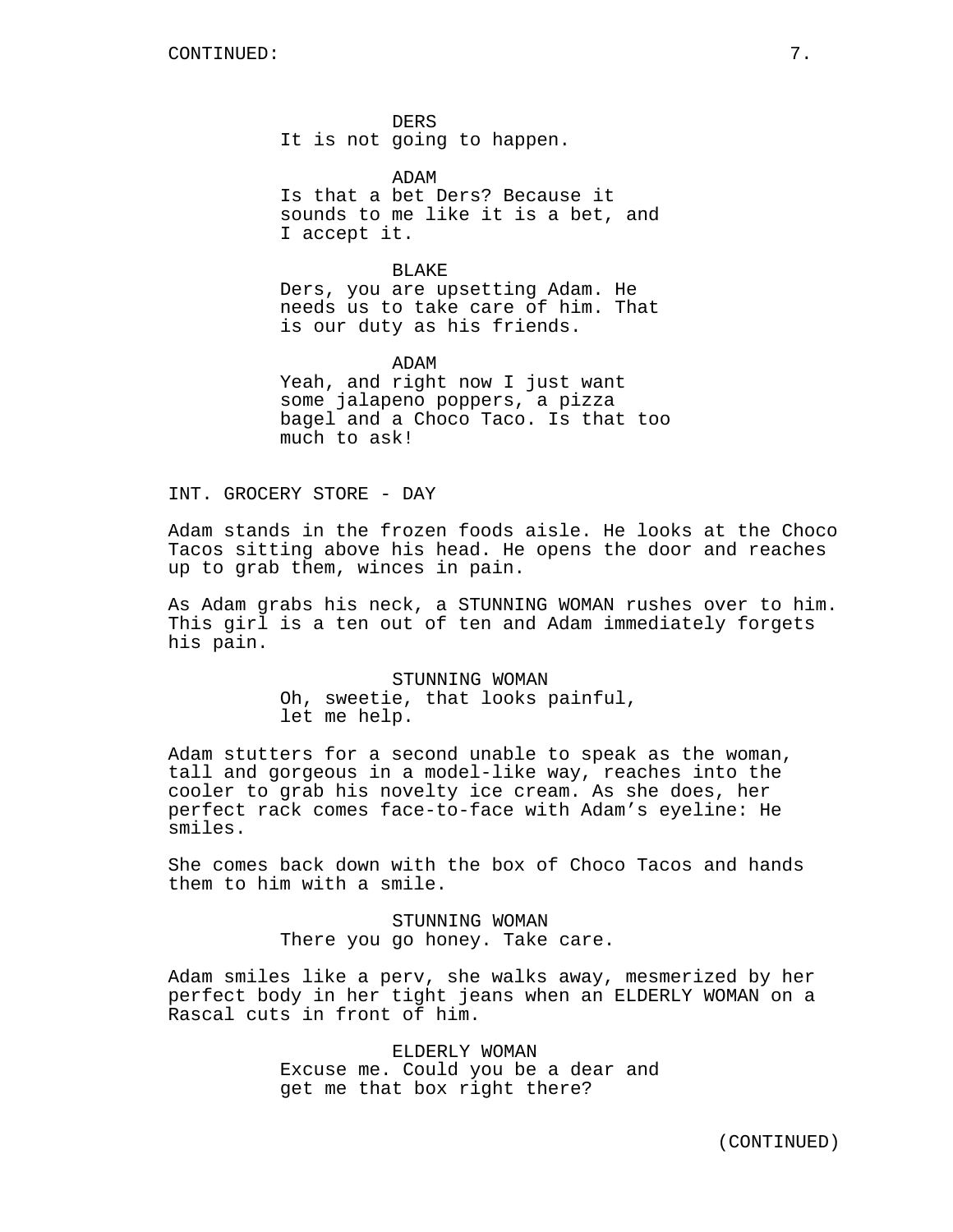She points to a box next to the Choco Tacos. Adam, nonchalantly reaches up and grabs her the box.

ADAM

Here you go ma'am.

Adam, unable to help himself, takes a peak at her cleavage as he hands her the box. He grimaces in silent disgust.

> ELDERLY WOMAN Thank you, sonny.

Adam watches the elderly woman speed off in her Rascal scooter. Adam has a eureka moment, REACTS.

Ders and Blake emerge from around the corner with beer and other junk food.

> ADAM I just stared into the nipples of the future...

Blake REACTS to the reference. Then Blake and Ders look past Adam to see the old lady squeaking away in her Rascal scooter.

> ADAM (CONT'D) (nostalgically) ...hard nippled titties like magic eight balls full of answers.

BLAKE Sounds good buddy. We should go, we have work in an hour.

Adam continues, oblivious to Blake's comment.

ADAM I know how I'm going to get my nurse to play with my slammers.

DERS What are you even talking about?

BLAKE

(seriously) You would know if you had ever played pogs appropriately.

ADAM The answer is simple: The Florence Machine effect, duh.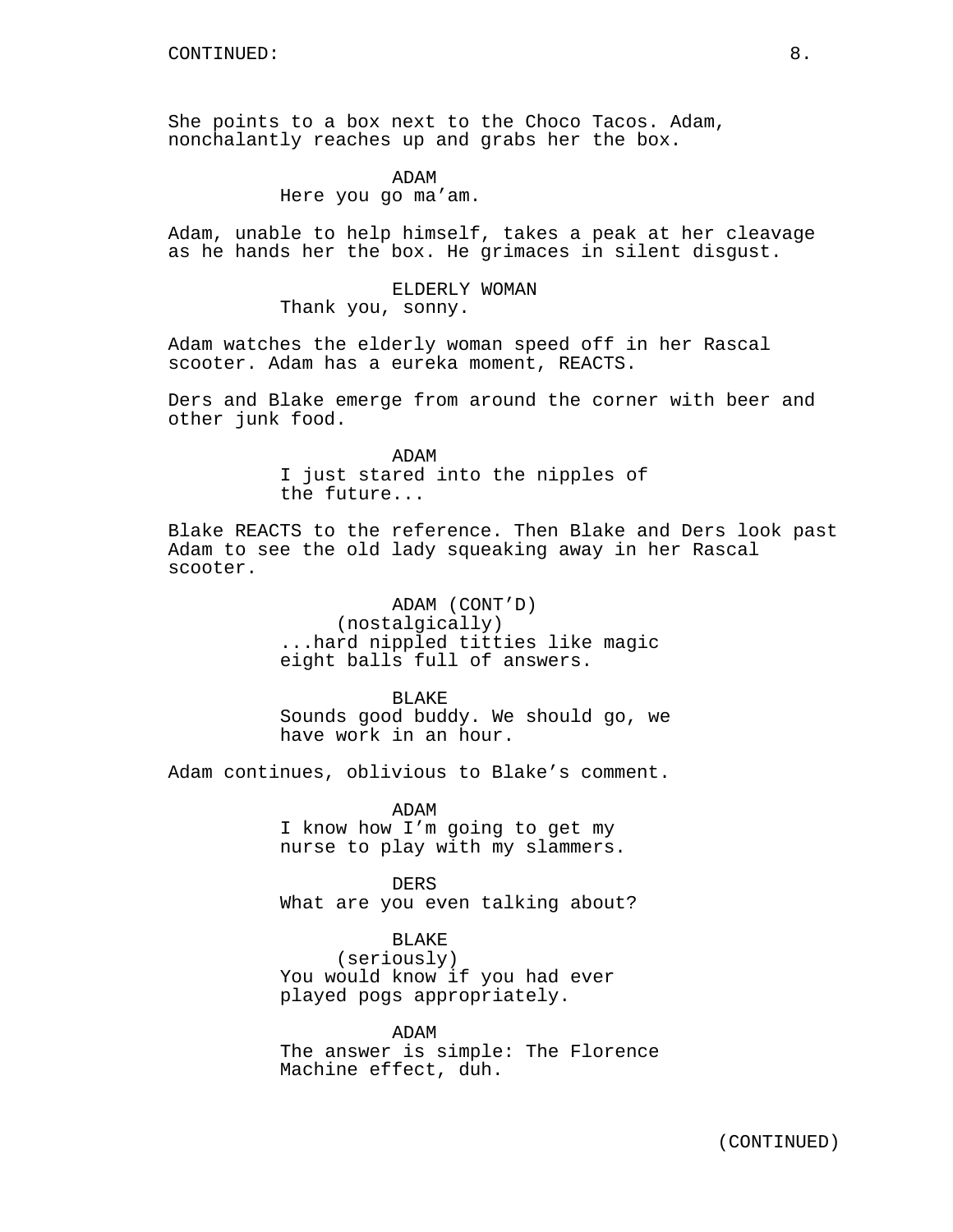DERS Seriously, what are you talking about?

### ADAM

I just had the hottest chick I have ever seen help me get my delicious Choco Tacos because I'm injured.

Ders and Blake share a look of disgust.

#### BLAKE

I think we should get you home buddy.

## ADAM

Blake, you of all people should be excited about a nice pair of jugs.

### BLAKE

Stop right there mister, I love me some boobies, but I prefer them on the younger side.

Adam now gives Blake the disgusted look.

DERS What does this have to do with anything?

ADAM I know how I'm going to win our bet.

DERS There is no bet if nothing is at stake.

ADAM Don't try to back out of it now Anders.

Adam pulls out his phone and begins texting someone.

EXT. GUY'S HOUSE - FRONT HOUSE - DAY

The guys pull up to the house in the 'Vo. Karl is hammering away on a ramp in the middle of the yard. He SPOTS them, DISAPPEARS into the house.

The guys exit the car and begin walking toward the house when KARL emerges with a wheelchair.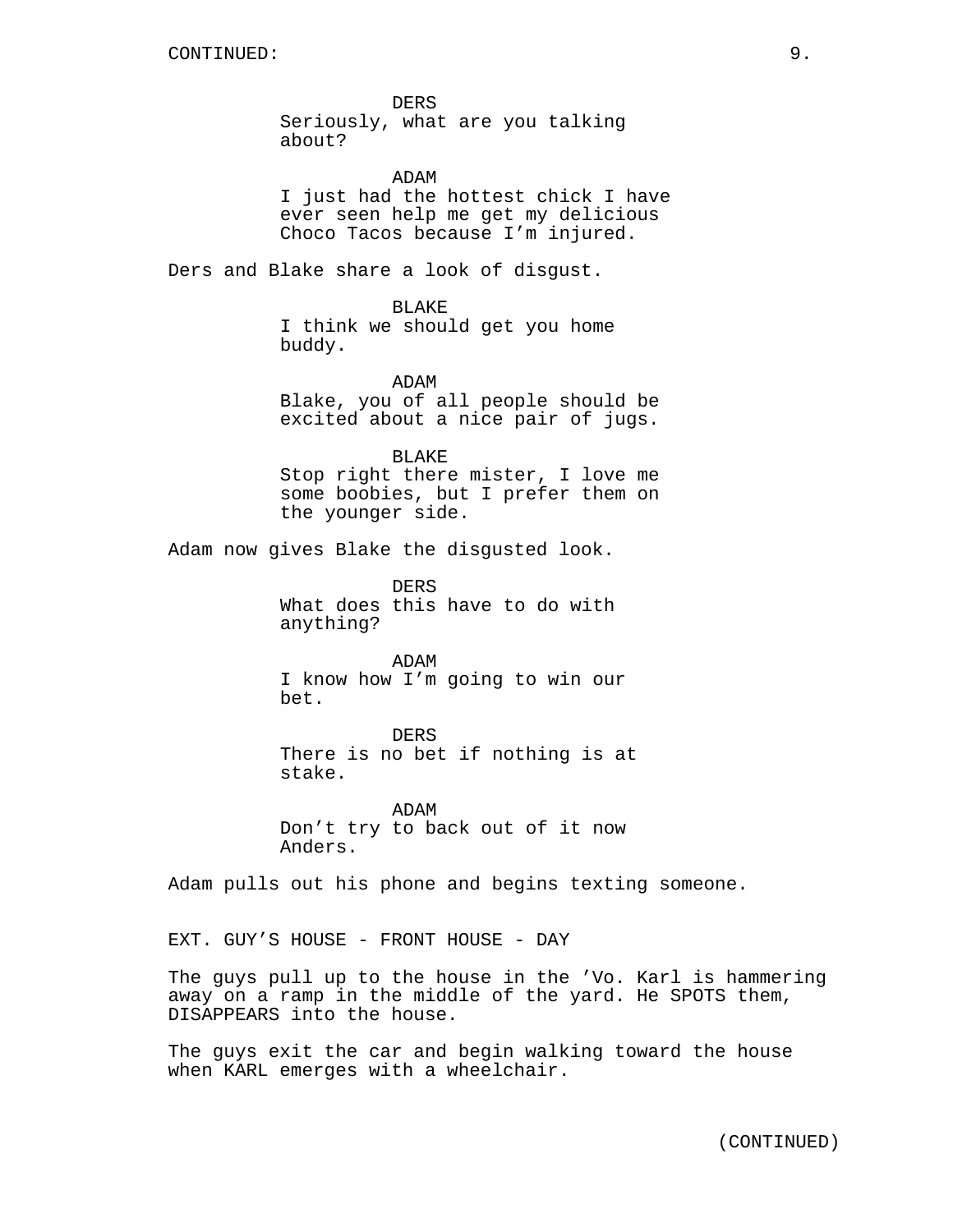DERS You are not serious.

ADAM Totally serious!

Adam waddles hurriedly to the chair, sits down. Ders rushes toward the wheelchair, bumping into Blake who is staring in awe.

> DERS This is not happening. Now way, no how.

KARL Blake, you okay man?

Blake reverently steps toward the wheelchair.

BLAKE

It was two thousand and five. Katrina had struck and Relient K had made it onto MTV 2. In those days, a prophet foretold of a time when Adam would use a wheelchair to Murderball a chick. That day has finally arrived.

Blake drops to a knee and bows his head in a solemn gesture of reverence. Karl follows Blake's example. Ders stares.

ADAM

Thank you my valiant disciples.

DERS

You cannot be serious. You are going to pretend to be in a wheelchair to get a nurse to sleep with you?

ADAM

Pfft, who is pretending here Ders? I am in a wheelchair. Can't you see me?

KARL

Good one dude.

DERS

I cannot sit here and watch you do this. It is immoral and low. Where did you even get a wheelchair anyway?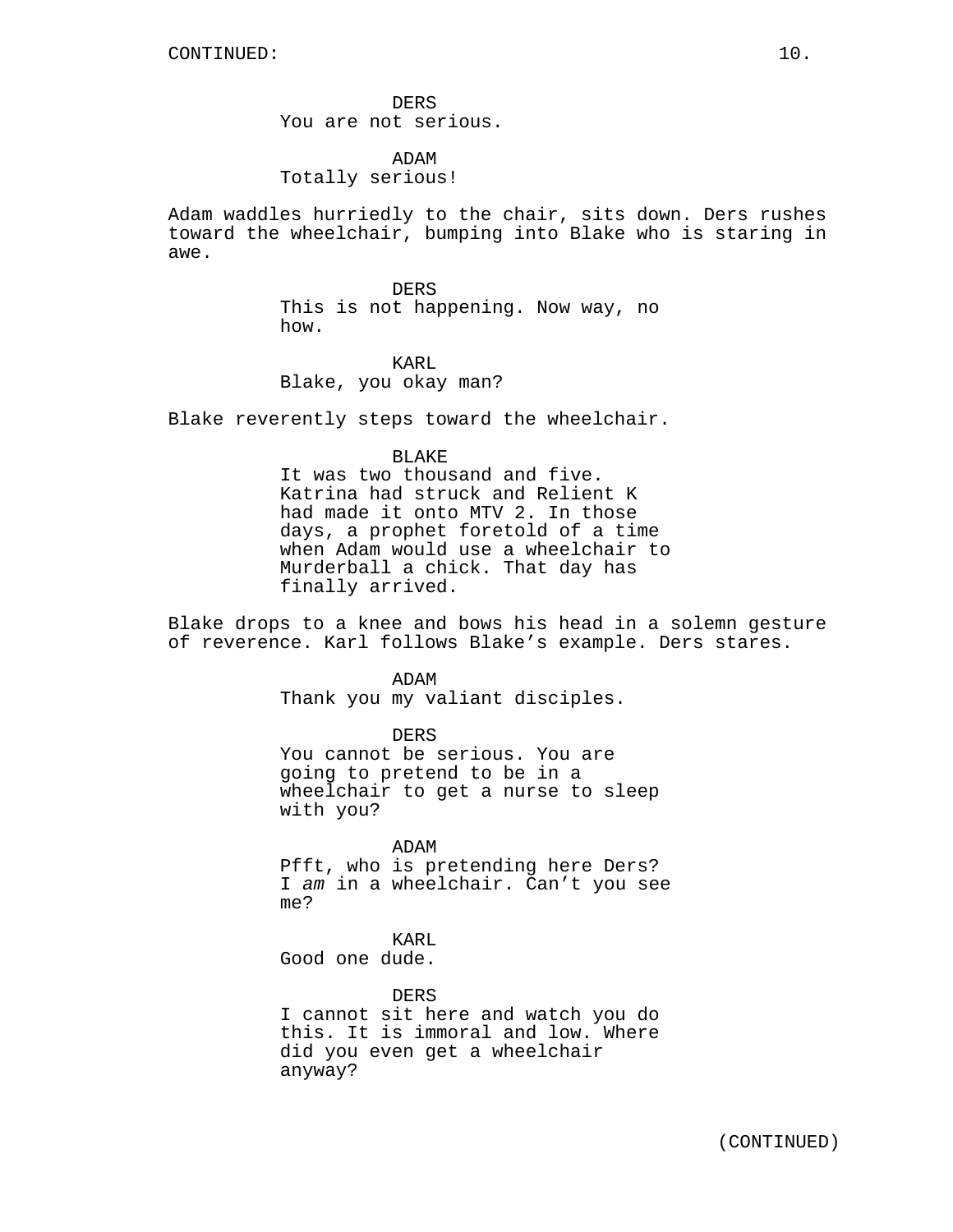ADAM Ders, we sat on this very roof daydreaming about girls giving us rusty wheelchairs. Now I have the wheelchair. KARL Totes. I got a great deal at the airport for fifty cents. Oh yeah, I also got you these. Karl pulls a handful of gumball machine toys like sticky hands and rings from his pocket, gives them to Adam. ADAM Sick! Prizes! BLAKE Dibs on a sticky hand! KARL Yeah, its just my way of saying I hope you feel better. So, that being said: I hope you feel better. DERS Are you really going to stand there and support him in this? BLAKE & KARL (together) Yep. Adam SMACKS a slap bracelet onto his wrist and flashes it to everyone. ADAM

Being paralyzed rules!

END OF ACT ONE

ACT TWO

INT. OFFICE - GUY'S CUBICLE - DAY

Ders and Blake sit at their desks. Adam is parked in his wheelchair; MONTEZ, WAYMAN, and JILLIAN crowd around him.

> MONTEZ Can you still feel your manhood?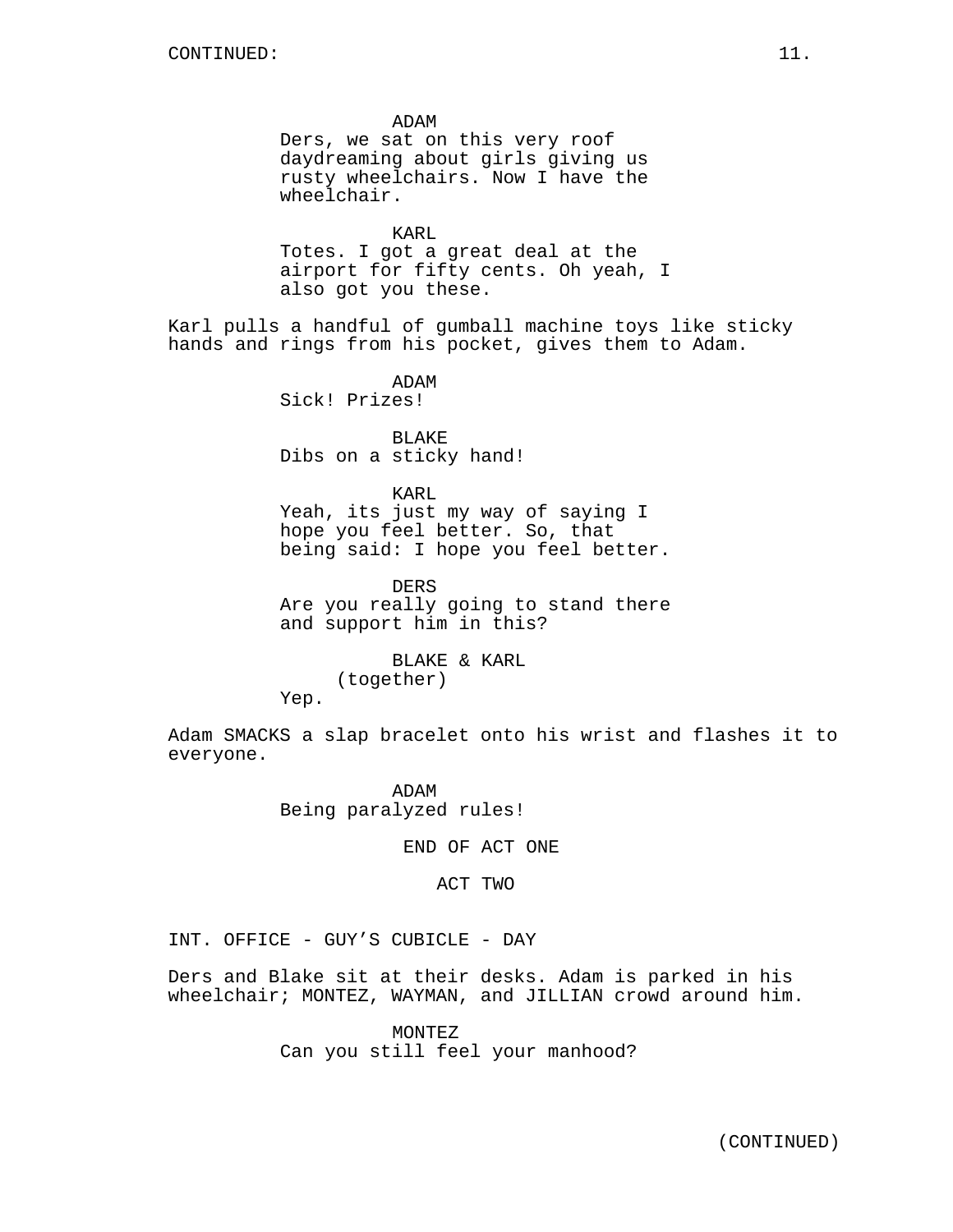ADAM

Oh yeah, they said it was paralysis below the hippocampus or something. It means I just can't feel my legs, but my meat stick works fine.

JILLIAN Good, I was worried about that.

Wayman nods his head in agreement.

DERS

Guys, he is fine. He isn't even handicapped!

JILLIAN Anders Holmvik! You should be ashamed of yourself! He is handicapable. Right Adam?

DERS No, Jillian. He really isn't hurt.

JILLIAN Adam may be tough on the outside but your words still penetrate him. Stop penetrating Adam!

Jillian storms off in anger.

MONTEZ

You know, you could try to parlay yourself into a rusty wheelchair.

Adam and Blake fist bump awkwardly. Montez and Wayman walk away.

> ADAM They love me, like a king on a wheelchair throne.

BLAKE Wayman gave you his lunch, and Tez was super chill for the first time in like, ever.

Blake grabs a gummy worm from Wayman's lunch and eats it.

DERS That is because you are lying to them! It is deplorable what you are doing.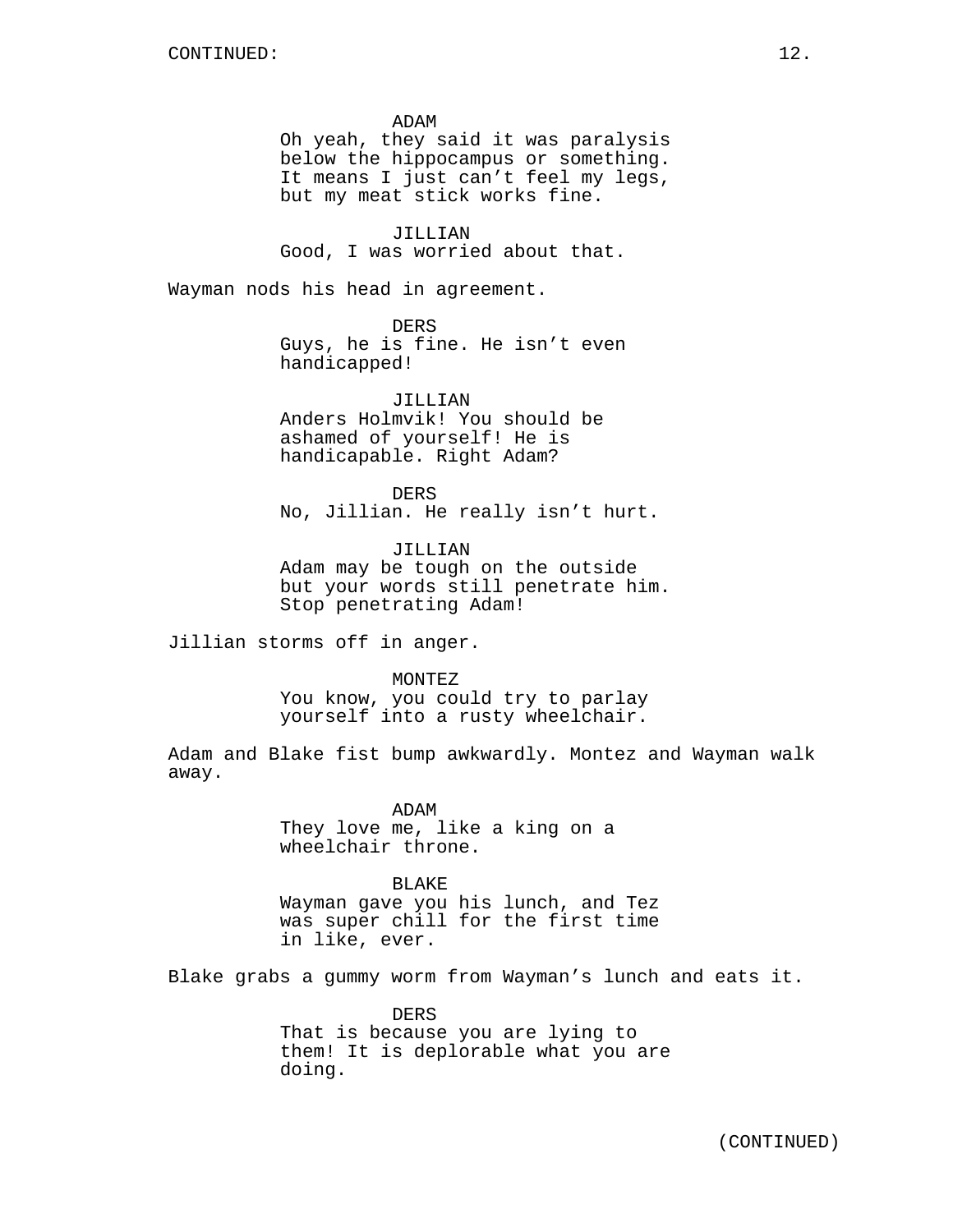ADAM Don't try to make me feel bad by using big words Ders!

Adam's phone vibrates. Adam removes it to read a text message.

> BLONDE (via text message) Adam, I feel responsible for last night, how 'bout I toss you one?

DERS Do what you want, but there is no way you are gonna lock that down.

ADAM Oh yeah, Anders? Why did I just get a text message from her saying she is going to toss my salad tonight?

Blake and Ders REACT.

DERS No she did not!

Ders grabs Adam's phone, reads the text.

BLAKE Really? She said that? In a text?

DERS

See, right here! She didn't say she was going to toss your salad. She said she was going to toss you one. Who knows what that is? Maybe a cool bud light or a frosty beverage of some sort. You can't read into this stuff Adam.

A look of defeat passes over Ders. He stares at the ground for a moment in silence.

> DERS (CONT'D) Fine, if you guys are using this to your advantage, I'm going to use it to mine.

Adam and Blake get excited.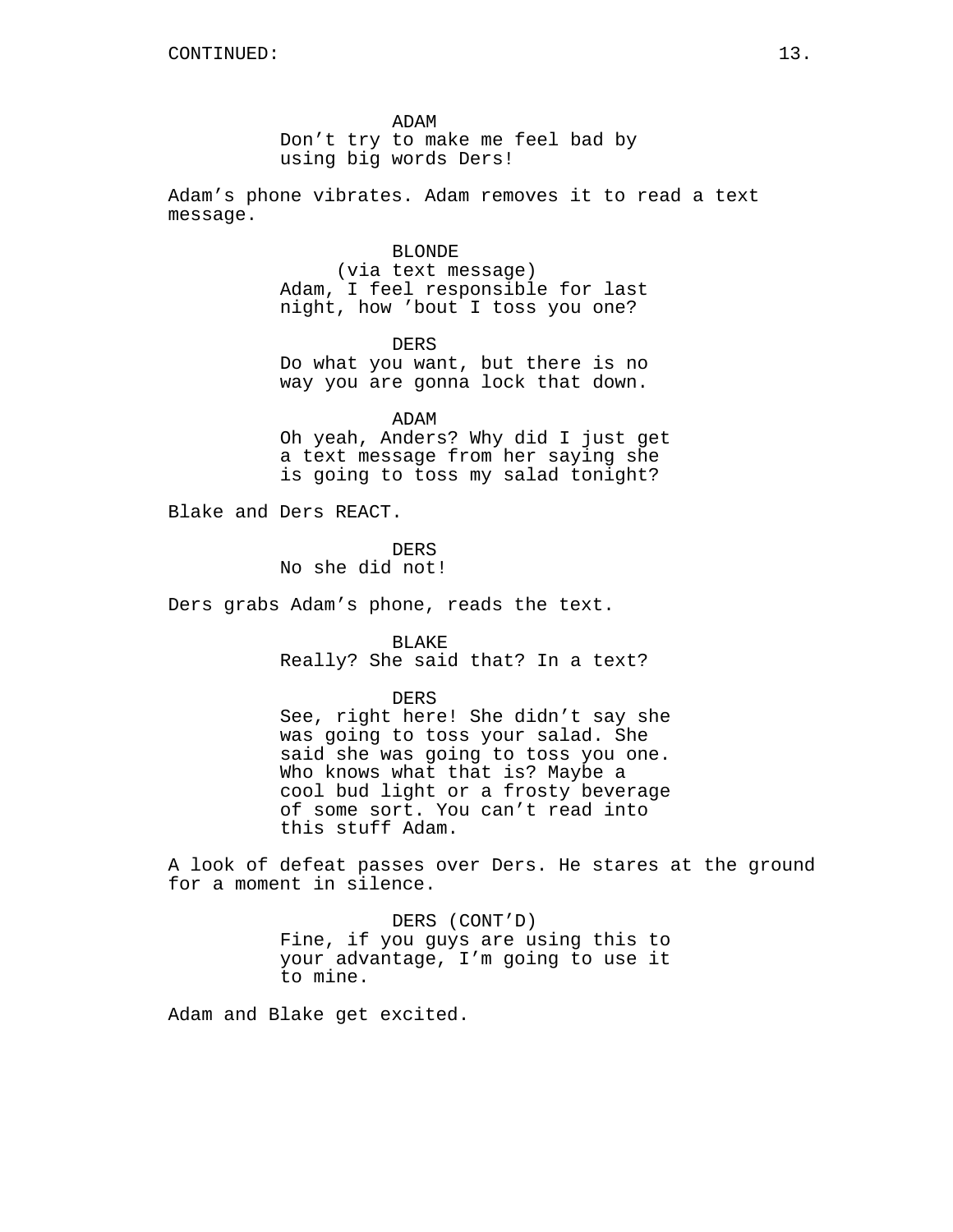INT. OFFICE - ALICE'S OFFICE - DAY

Ders walks into the office, stands quietly in front of ALICE. The room is silent for a few beats.

> **ALICE** Busy. Go away.

> > DERS

Alice, I apologize for the interruption. You see, I wouldn't be interrupting you if it wasn't extremely important.

ALICE

Yes you would. Speak up or leave Holmvik, I have to meet my sister for lunch in five minutes.

DERS Right, wouldn't want you to be late.

ALICE You are stalling, spit it out.

DERS Right, so Adam hurt himself pretty bad yesterday and I think he might be a little too proud to say something.

Alice doesn't bat an eye.

DERS (CONT'D) As a professional colleague and a friend I thought it was my duty to speak up for him. I think he needs to go home and rest.

ALICE Oh, you think that do you Anders? Get back to work.

INT. OFFICE - GUY'S CUBICLE - DAY

Ders sits down at his desk defeated again.

DERS

No luck guys. She didn't buy it.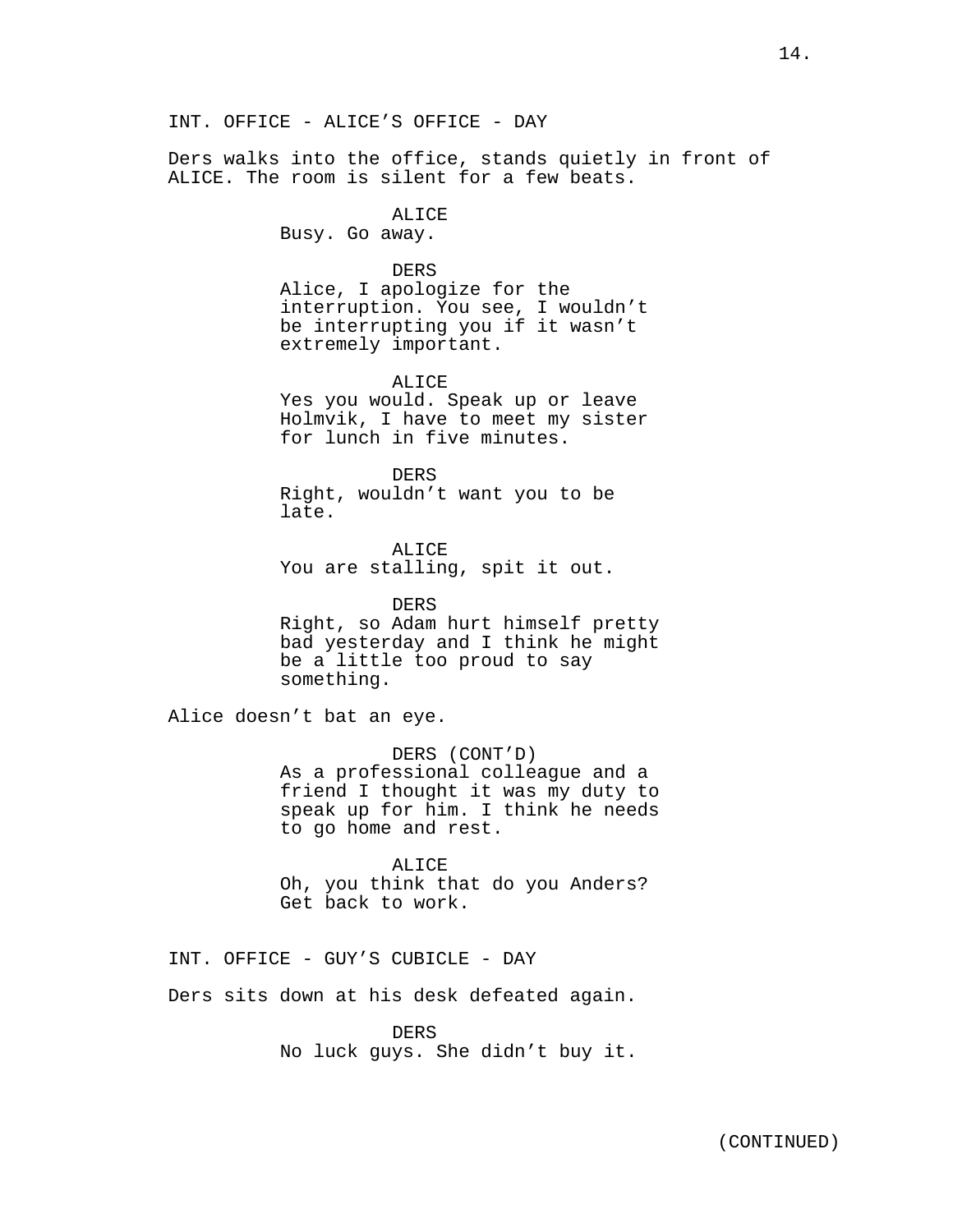ADAM Whatever Ders. You sure you didn't spoil it for me because you are jealous?

DERS No, I'm serious. I tried to get us all out of work, but she didn't care.

BLAKE I don't know Ders, you are pretty jealous.

ADAM Ders, you have no idea what power this chair holds over women. It is basically a direct line to their pleasure center.

INT. OFFICE - HALLWAY - DAY

Adam rolls toward a water cooler outside of Alice's office. He begins attempting to get water out of the cooler and causing a mess, soaking himself. Jillian notices.

> JILLIAN Oh Adam, let me help!

ADAM No Jillian. I can do it!

JILLIAN Right, of course you can. Just know that I'm here to help if you need anything.

Adam continues to spill water everywhere as he waits for Alice to notice him.. Finally, she stands and moves toward her door.

> ADAM Jillian, can't you see I'm struggling, help me!

Adam is being as loud as possible so Alice will see him. He watches out of the corner of his eye only to see her lock her door and walk away in the opposite direction.

Jillian is grabbing mashed cups to get water as Adam rolls away.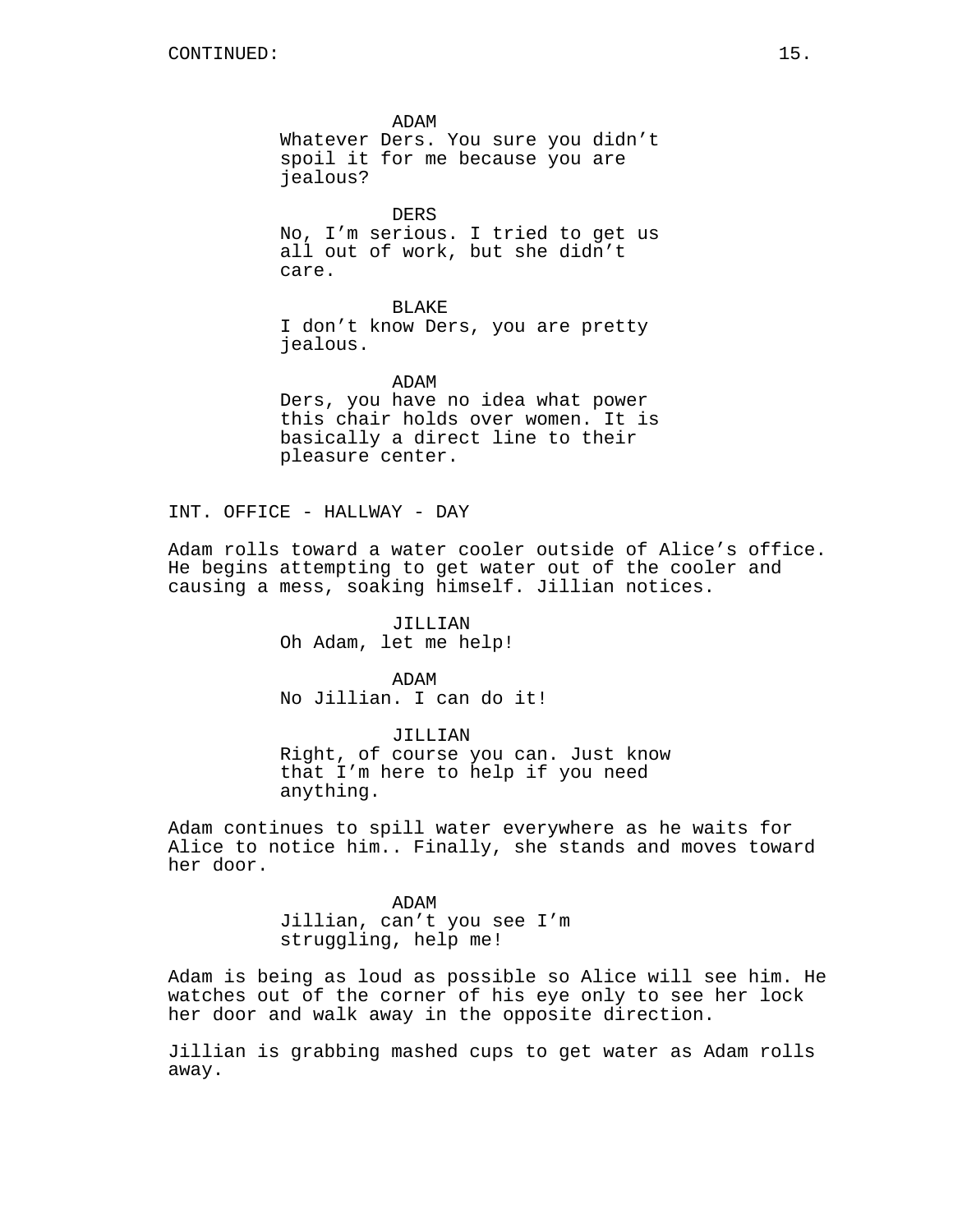INT. OFFICE - GUY'S CUBICLE - DAY

Adam rolls back to his desk.

DERS Oh, what happened? It didn't did it?

At that moment Alice enters the cubicle with a stack of papers, they all go silent.

ALICE

Do I even want to know what you idiots did to Adam?

ADAM It was pretty awesome actually.

ALICE

Whatever. Blake, take Adam home. I don't want any workman's comp issues. Holmvik, the dog whistle company we dialed for last week were so impressed with you, they want you to call these leads. Get them done today before you leave.

DERS But Alice, that isn't fair.

ALICE

Shut it Anders. Do you want a job here or not? They asked for you, they get you. Dial the whole list before you go home.

Alice turns and leaves.

DERS But Blake can't even drive!

Jillian emerges with a glass of water.

JILLIAN Here you go sweetie!

EXT. STREET - DAY

Blake, loudly struggling down the street on roller blades pulls Adam in the wheelchair. Adam holds onto some Ethernet cable that is wrapped around Blake's waist.

(CONTINUED)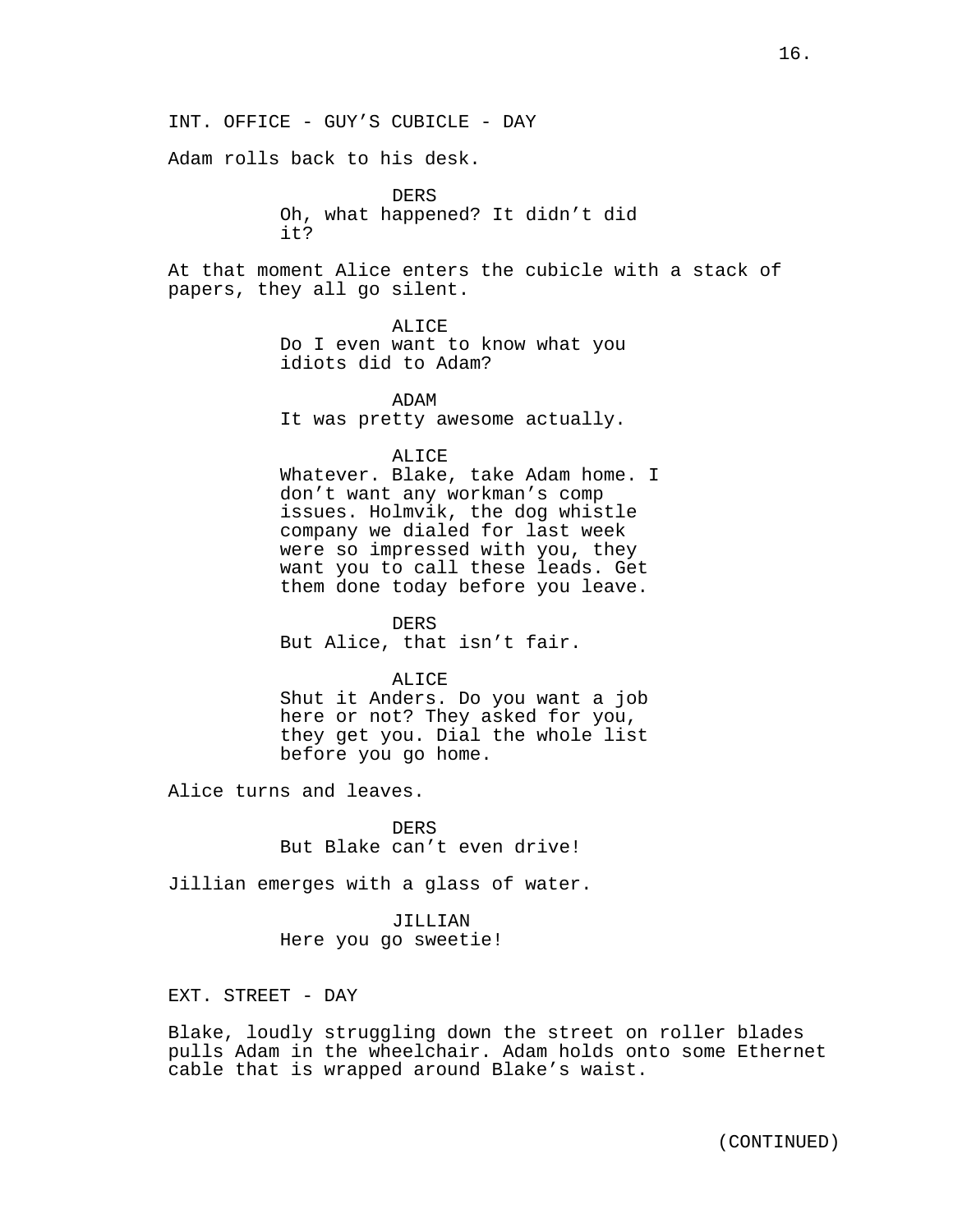BLAKE Its a good thing you keep a spare set of roller blades at the office.

Blake, covered in sweat, looks back at Adam. Adam didn't hear a word. Adam politely gives him a thumb up, the sun blinds him forcing him to squint.

END OF ACT TWO

ACT THREE

INT. COMIC BOOK STORE - DAY

A COMIC BOOK STORE CLERK carrying a giant box moves a display out of Adam's way. He walks back to Blake who is waiting at the counter, and sets them down.

> COMIC BOOK STORE CLERK I haven't sold a pog since 1993. You said you play beer pong with these?

**BLAKE** No, not beer pong. Beer Pog. Don't worry, I got it confused too once. That is why I invented Beer Pog, some of the best inventions come from confusion. So anyway like I was saying, these girls are way good at Pogs.

COMIC BOOK STORE CLERK Look this is all we have. Do you want 'em?

**BLAKE** How much would a treasure trove like that run a dude?

COMIC BOOK STORE CLERK I'll give you the whole lot for five bucks.

BLAKE (like a baller) Do you accept cash?

Blake pulls out five one dollar bills. The Comic Book Store Clerk gives him a glare of disapproval.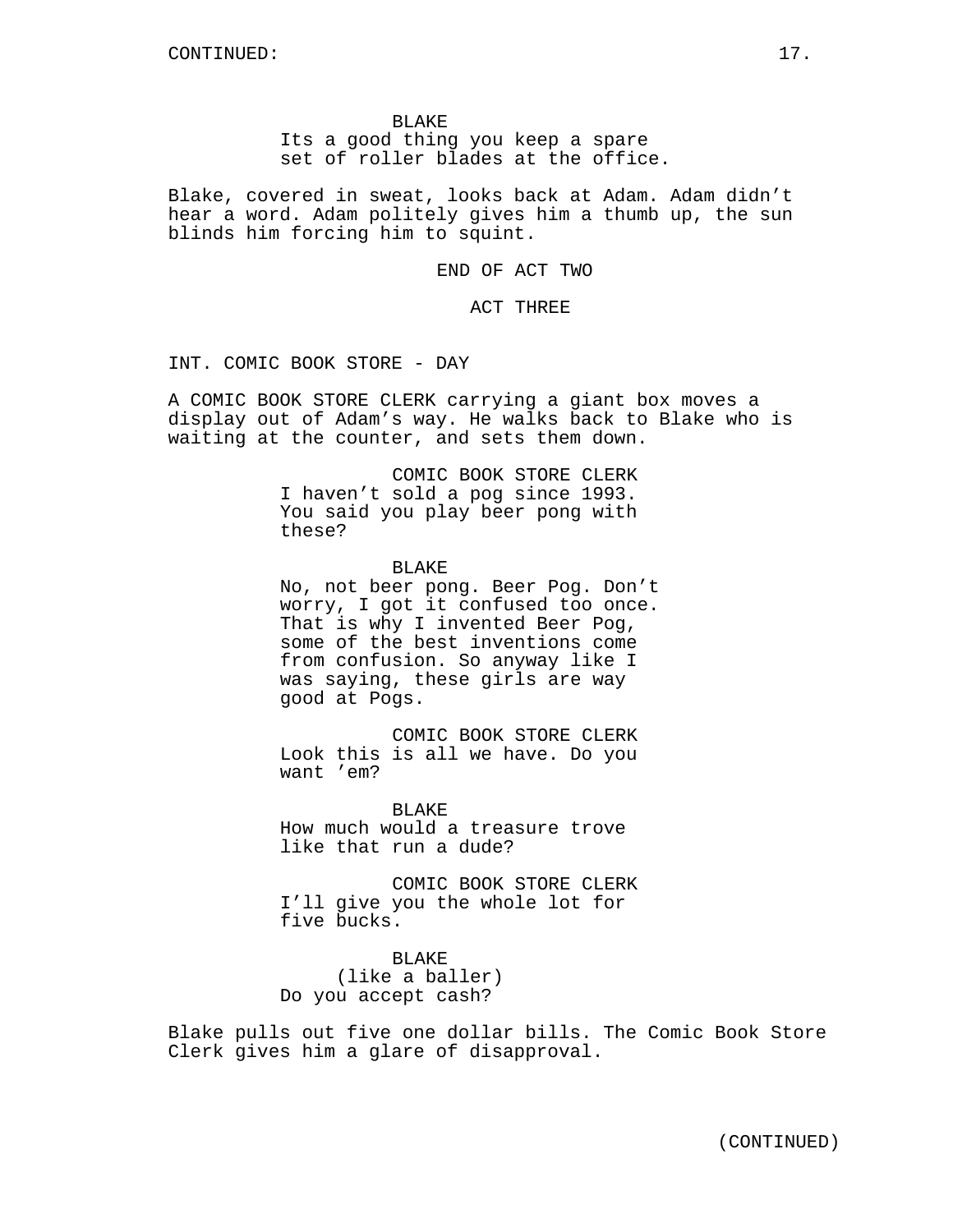Adam, where we left him, is staring at a Manga style comic book with all of the attention he can muster. Blake walks over with the giant box.

> BLAKE Adam, I totally scored! I have like a million pogs and slammers here!

Adam doesn't hear him. Blake nudges Adam, but he doesn't move.

> ADAM Have you ever seen such giant knockers in all of your life?

Blake looks at the magazine and smiles.

#### BLAKE

Those are pretty nice, but I could draw bigger. Lets go home and I'll show you.

ADAM

No. I can't leave. Not until I have saved these images into my spank bank. And there are a lot of images to save Blake.

BLAKE Adam, come on buddy. I gotta get these organized so I can strategize on how to battle that ninja vixen tonight.

ADAM No, I'm not going! I want to stay here!

Blake sets the box of pogs in Adam's lap and starts pushing him.

> ADAM (CONT'D) No! I am not leaving!

Blake ignores him prompting Adam to CHUCK the box of pogs on the ground scattering them everywhere. Blake GASPS in shock.

> BLAKE Are you happy Adam? Did you get what you wanted?

Blake gets on his hands and knees and scoops pogs and slammers into the box. Adam reluctantly gets out of the wheelchair and joins him.

(CONTINUED)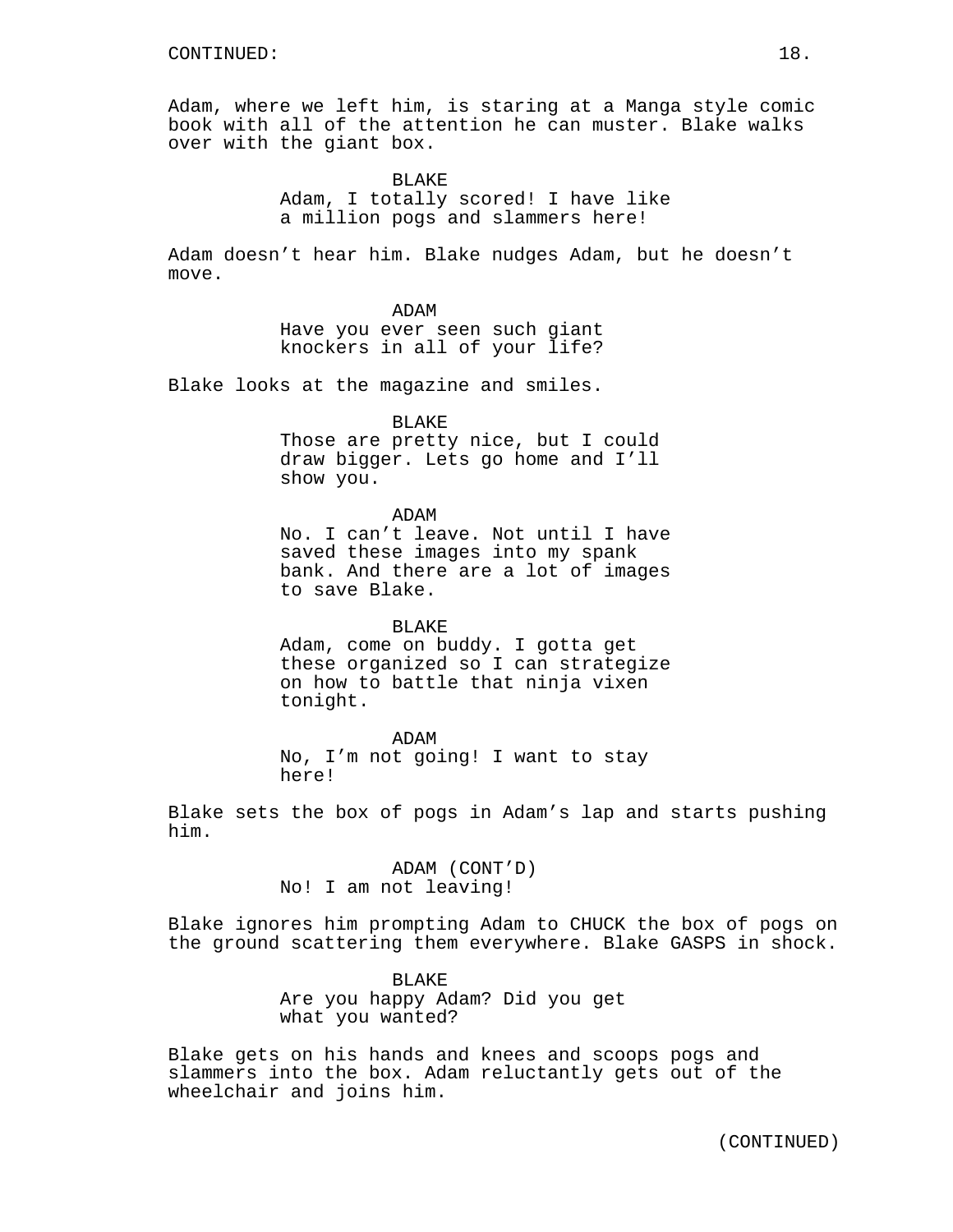The Comic Book Store Clerk rushes to help them.

COMIC BOOK STORE CLERK Are you guys okay? I heard a...

He stops in his tracks when he sees Adam out of the wheelchair. He holds his hands out - WTF?

EXT. GUY'S HOUSE - DRIVEWAY - NIGHT

Ders pulls up in the 'Vo. He steps out and looks exhausted. As he approaches the front door, he finds Karl sitting on the porch eating some chicken.

> KARL Be careful in there, its basically prom might.

DERS That better not be my chicken.

KARL Oh, hey Ders. Sorry I didn't see you walk up.

Ders ignores him, walks in the house.

INT. GUY'S HOUSE - LIVING ROOM - DAY

As Ders enters his house, he finds Blake basically naked on the couch across from the Brunette who is stacking pogs like poker chips.

Adam is sitting shirtless in his wheelchair, the Blonde nurse draped across him in his lap.

> DERS What the hell is going on in here?

ADAM Ders! Welcome home. You remember Jessica and... her friend. Don't ya?

Blake waves to Ders without looking away, focusing all of his attention on the game at hand.

> DERS Yeah yeah, hi. Thanks for leaving me at work all day, bodaggits.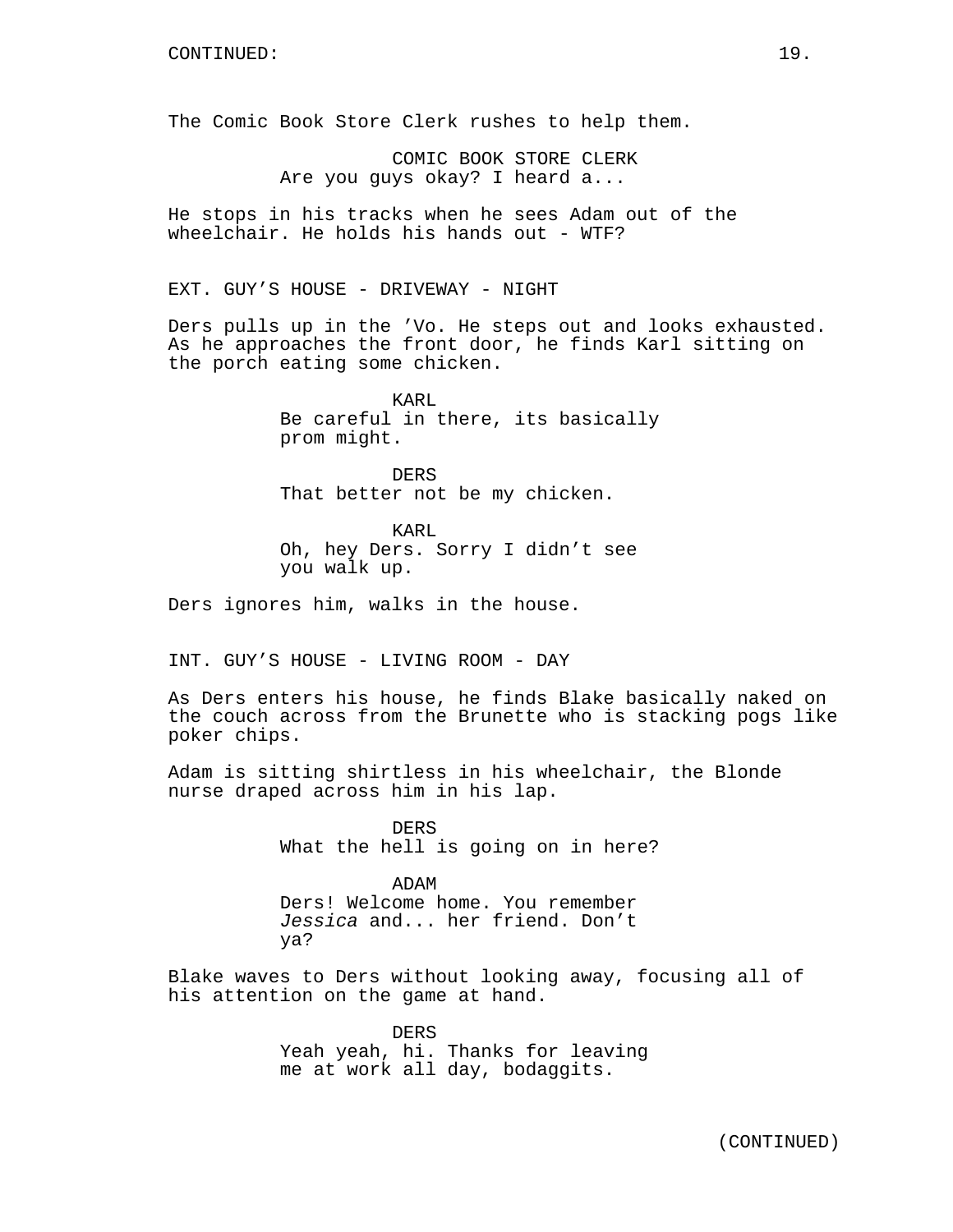ADAM No, thank you for getting us out of work early. I was wrong about you Ders.

Ders, gives up, walks away.

BRUNETTE (to Blake) You know, the way you keep losing, I would assume you didn't want to win.

BLAKE Oh, trust me chica. I want to win so hard. So, so hard right now!

The Brunette smiles and perks up, misinterpreting his comment as a come on.

INT. GUY'S HOUSE - KITCHEN - NIGHT

Ders pulls an empty box of chicken out of the fridge.

DERS Filthy gutter trash!

EXT. GUY'S HOUSE - DRIVEWAY - NIGHT

Ders flings the door open and storms out to find Karl picking his teeth with a chicken bone.

> DERS You no good, lousy, mooch! You ate my chicken!

KARL Woah, I did? I'm sorry Ders. I thought this was my chicken.

DERS Right. Like I'm going to believe a homeless criminal drug dealer like you had chicken in my fridge. You can't even afford chicken.

Karl scratches his head in confusion.

KARL I don't know what to tell you Anders. I would never eat another (MORE)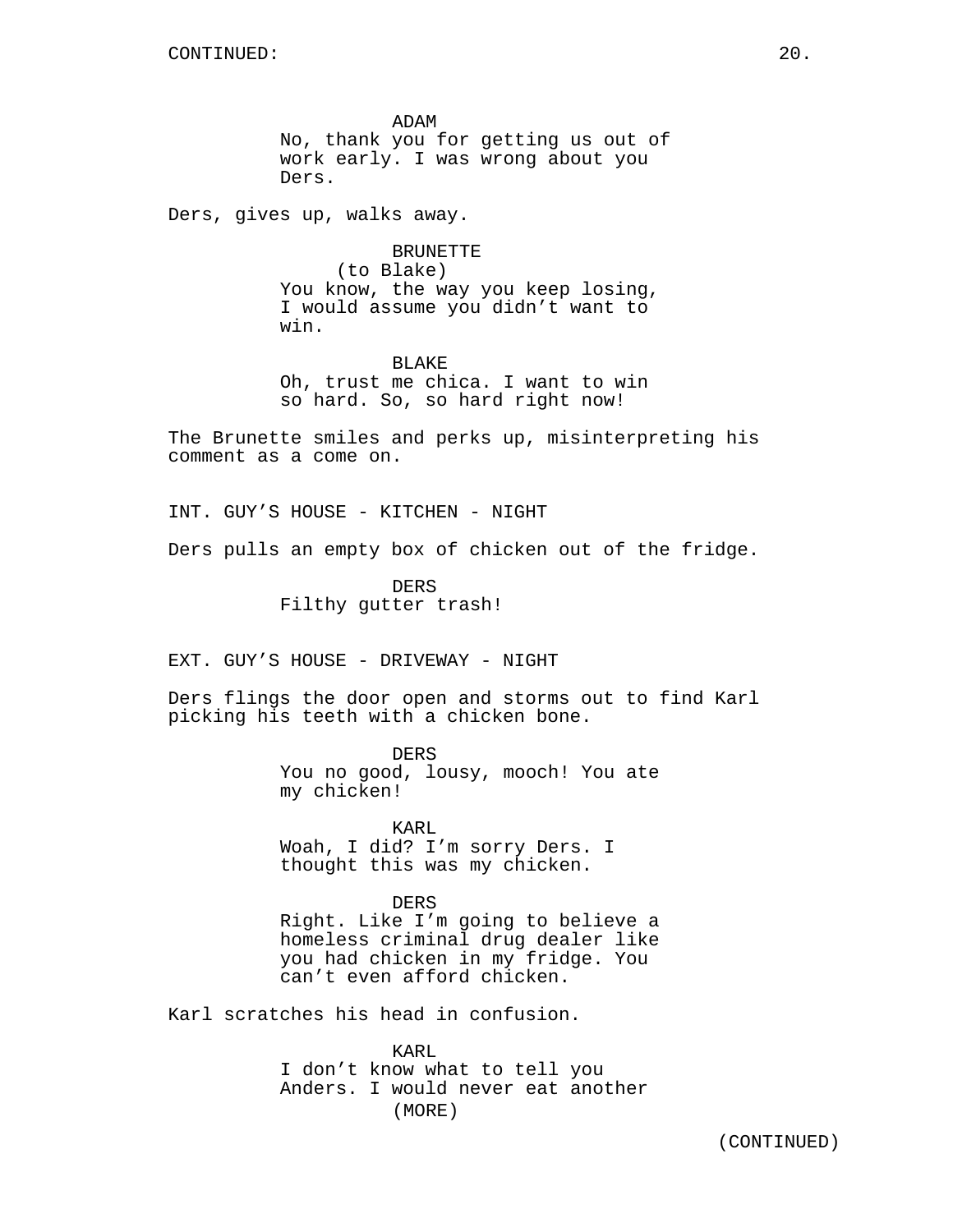KARL (cont'd) man's chicken. That is sacred ground. I'm sorry.

DERS Just do us all a favor and kill yourself.

Karl stands up, and walks away like a sad puppy.

DERS (CONT'D) And you owe me some chicken!

Ders stops his rant, smiles, turns, and enters the house.

INT. GUY'S HOUSE - LIVING ROOM - NIGHT

Ders enters, scans the room for Adam but only Blake and the Brunette remain.

> DERS Where is he?

BLAKE They went to his room. Now let me focus!

Ders storms off. Blake remains poised and half naked on his couch.

> BRUNETTE You know, maybe we should go to your room.

Blake perks up at her suggestion.

BLAKE Good point. I have something I want to show you in there anyway. I think you are going to be impressed when you see it.

BRUNETTE Wow. I like the sound of that.

INT. GUY'S HOUSE - BLAKE'S ROOM - NIGHT

Blake and the Brunette enter his room. He escorts her to the bed, she sits down.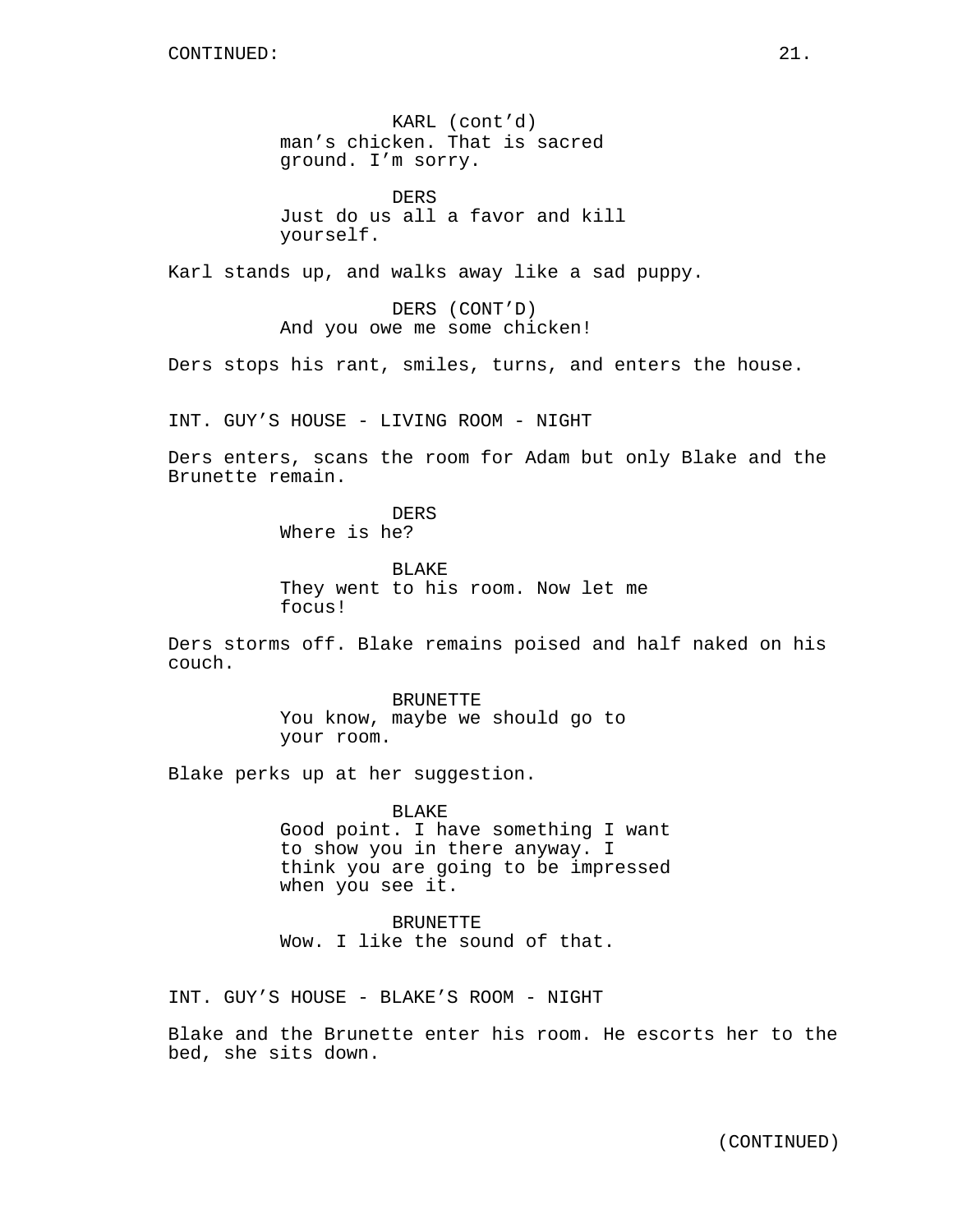BLAKE Alright, now close your eyes. Full disclosure, it is pretty big so don't be too scared.

BRUNETTE Blake, I thought this was never going to happen.

Blake reaches for something behind him, hides it behind his back.

#### BLAKE

Alright, now open them.

As she opens her eyes, Blake pulls out a giant neon tube full of pogs.

#### BRUNETTE

Oh... wow.

BLAKE Yeah, I told you it was huge. I got a steal of a deal on them.

INT. GUY'S HOUSE - ADAM'S ROOM - NIGHT

Adam sits in his wheelchair in nothing but his underwear, the Blonde in his lap.

> ADAM I'm not going to lie, I'm fully torqued right now. You did that to me.

BLONDE You know I couldn't help but think about the promise I made you today.

She stands up and pulls her shirt off. Only a bra remains between Adam and his destiny.

> ADAM Yeah, I didn't know you were that type of girl to you know, do that.

BLONDE I can't help it. I just feel so bad for helpless people like you or my patients. I see it as an opportunity to take their minds off of their pain.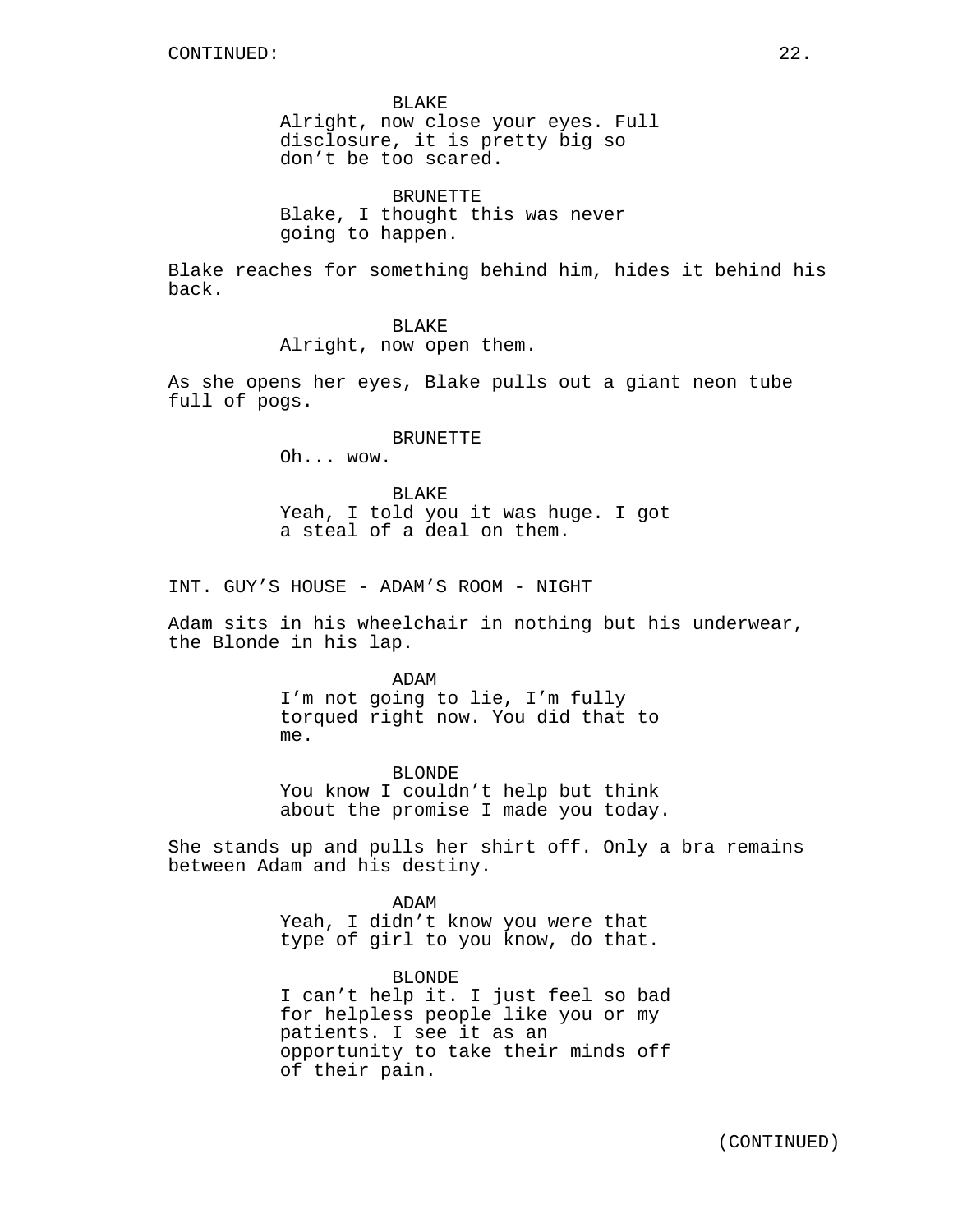ADAM You do this a lot? That's cool. Are you strong enough to pick me up and bend me over the bed?

She looks confused

ADAM (CONT'D) You know, for the toss...

The door bursts open and in walks Ders. The Blonde covers herself with her shirt.

> ADAM Ders, what are you doing in here man?

DERS Sorry to interrupt, but I thought, you know, since you liked this girl so much you wanted to give her the "special treatment".

BLONDE Oh, I like the sound of that.

DERS Oh you will honey, I promise. You see, one of Adam's favorite things to do, is play gay chicken. He finds girls love it.

ADAM Ders is kidding. He's a kidder. Aren't you Ders?

Ders leans in close to Adam.

DERS (whispering) Say goodbye to your rusty wheelchair pal.

BLONDE Okay, this is getting interesting.

DERS Just watch and see, who is manly enough to play a bit of... gay chicken.

Ders places his hand on Adam's knee. Adam tenses a bit as Ders slowly moves his hand up his thigh. The Blonde seems really into it so Adam strengthens his resolve.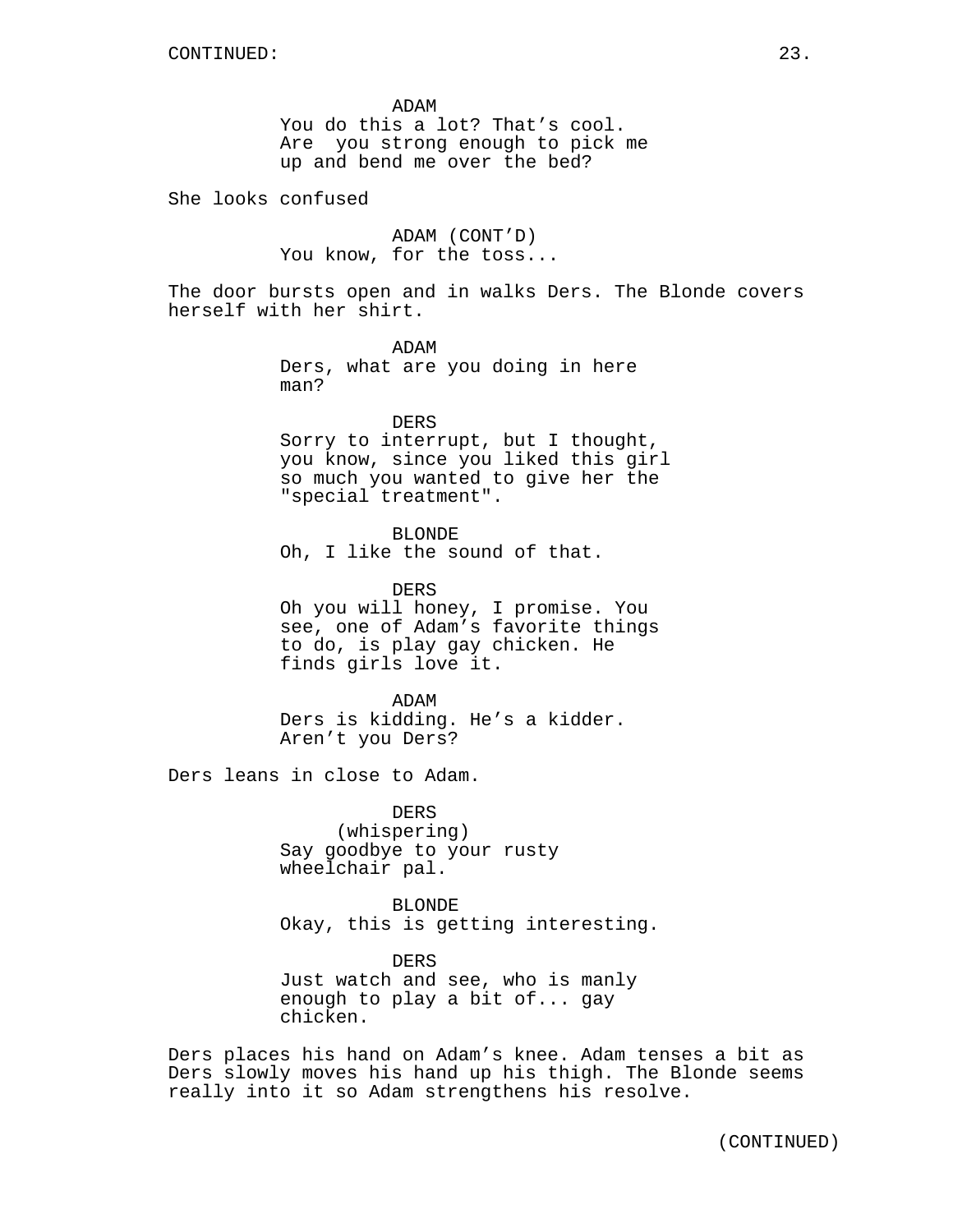#### ADAM

I don't back down. I am pretty stubborn, that is something you will learn about me. That is why my dad used to call me jackass. 'Cause they are stubborn.

Ders forces himself to run his hand over Adam's underwear and gently stroke his crotch when suddenly, Adam GRUNTS having blown his load.

A long beat passes, Ders stares at Adam unsure of how to react. Adam does his best to hide his mishap from the Blonde.

Ders shudders and runs out of the room gagging.

ADAM I guess I win then, don't I?

INT. GUY'S HOUSE - LIVING ROOM - MOMENT'S LATER

Ders bursts into the living room still revolted when he trips over the same chair Adam did, SAILS through the air, and SLAMS head first into the door, PUNCHING a hole right through it with his head.

Ders pushes himself back into the living room floor and rolls over on his back grimacing in pain.

> DERS Adam? Blake? Karl? Anybody?

> > END OF ACT THREE

TAG

INT. GUY'S HOUSE - LIVING ROOM - NIGHT

Ders lays on the living room floor whimpering in pain and unable to move. When off in the distance we hear:

# ADAM

# NUMBER SIX!

Ders sobs a little to himself at this revelation, when Adam slides into the room at full speed his neck brace missing.

> ADAM Ders, I owe it to you buddy! I never would have lasted those three (MORE)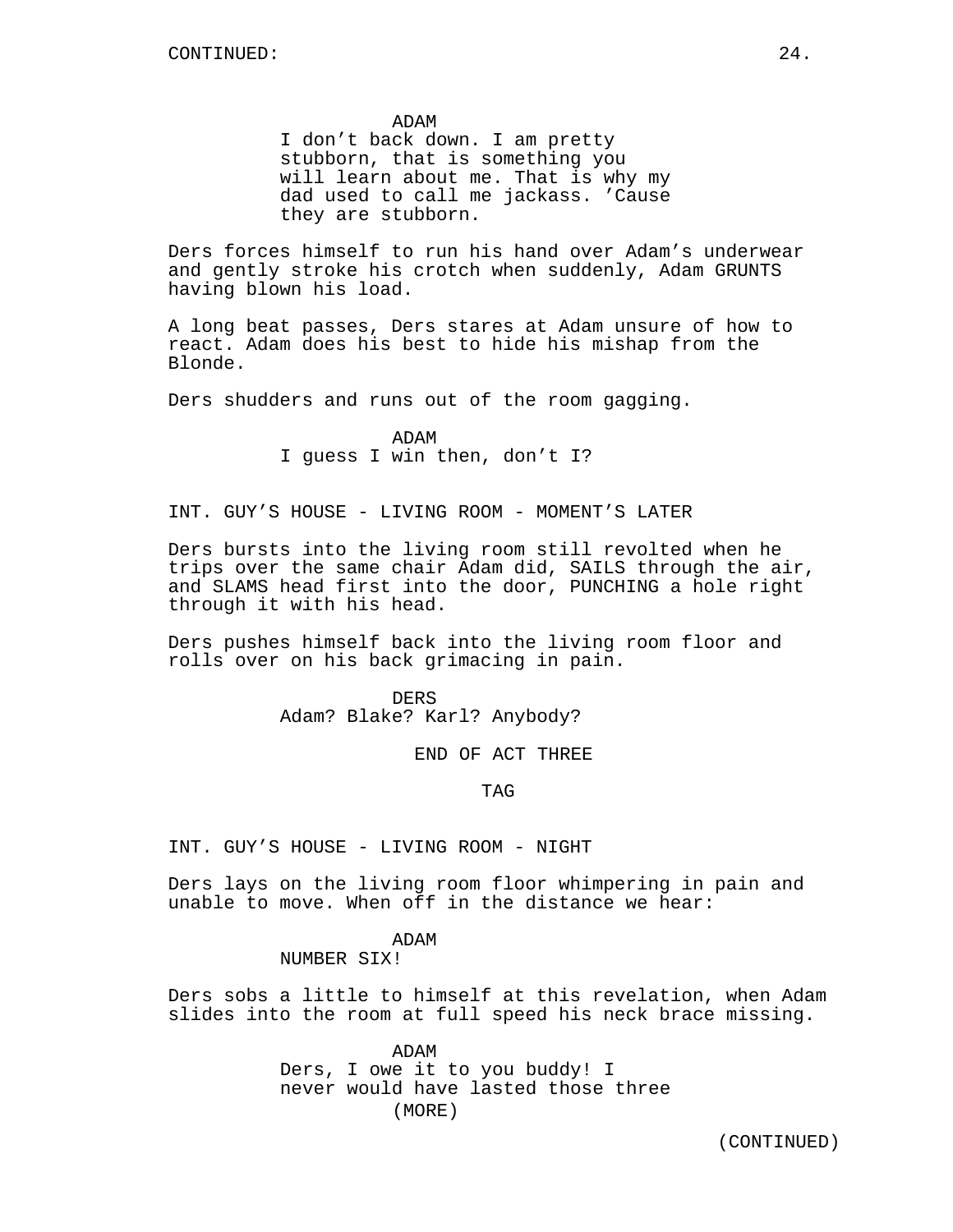ADAM (cont'd) glorious minutes if you hadn't given me a "pre-game warm up".

Ders continues to sob in pain and defeat.

Suddenly, Blake bursts into the room and howls like a wolf.

BLAKE NUMBER ONE! I slammed her! I did it. We did. She and me.

Blake and Ders both pause on Blake for a moment.

ADAM Nice! Way to go man!

DERS I would applaud you right now, but I can't feel my arms.

The two girls come into the room half dressed.

BLONDE Oh no, what happened?

She runs over to Ders to take care of him, gently caresses his hair.

> DERS I fell and hit my head.

BLONDE You poor baby.

Adam begins to tense up in anger.

ADAM Don't you do this to me Ders! He's a faker!

DERS I hurt too much to even argue.

Ders whimpers again and begins to pass out.

ADAM Oh, maybe he is hurt. (to ders) Oh yeah, this may not be a good time to mention it buddy, but I ate your chicken. I thought it was Karl's. My bad.